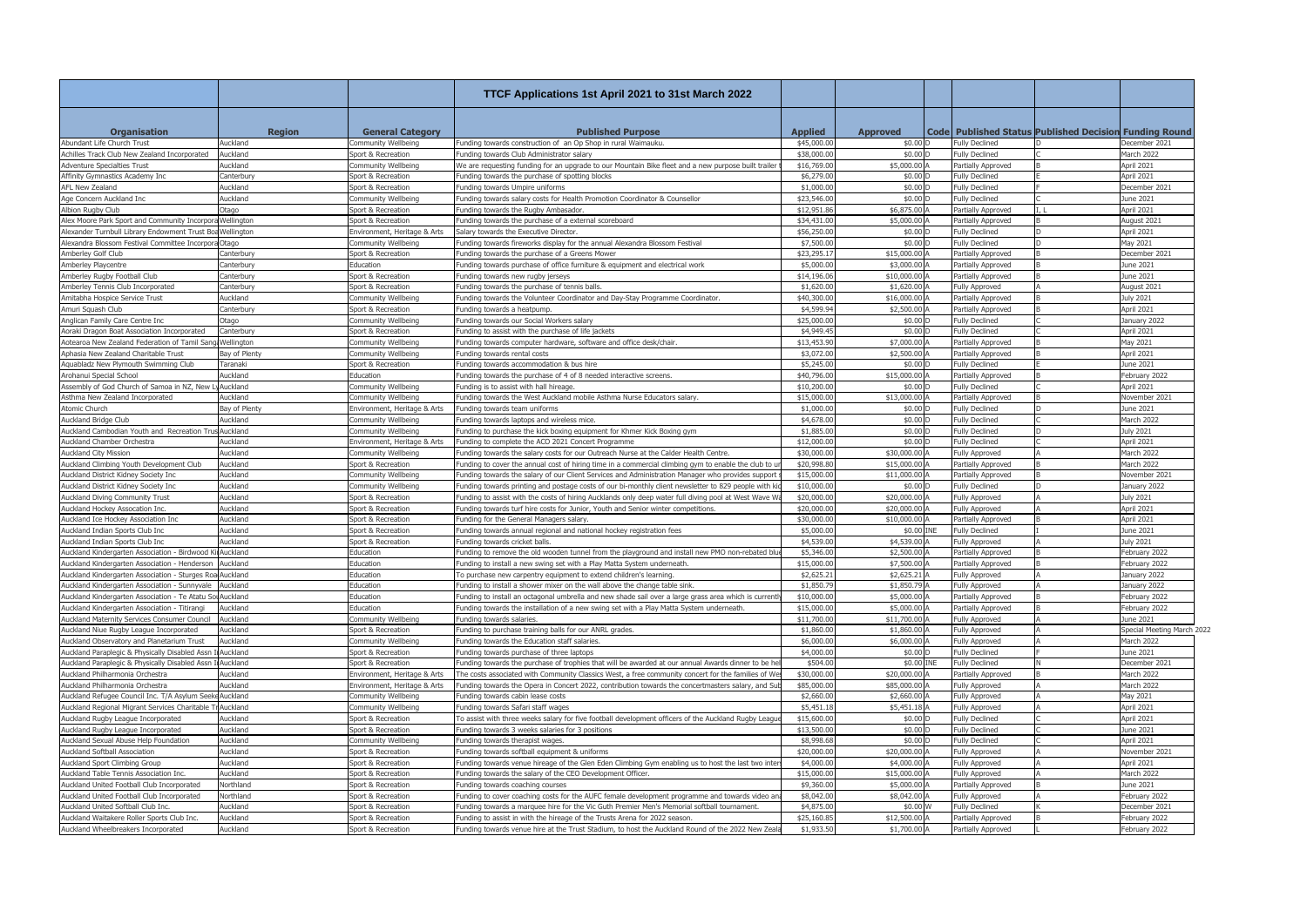| Auckland Women's Centre Inc.                              | Auckland          | Community Wellbeing          | Funding to support the salary for the key position of the Centre Manager, specifically for four weeks i | \$4,949.00  | \$4,949.00 A  | <b>Fully Approved</b> | May 2021                   |  |
|-----------------------------------------------------------|-------------------|------------------------------|---------------------------------------------------------------------------------------------------------|-------------|---------------|-----------------------|----------------------------|--|
| Autism New Zealand Incorporated                           | Wellington        | Community Wellbeing          | Funding towards the salary/wages for our Auckland branch of Outreach Coordinators.                      | \$6,000.0   | \$0.00 D      | <b>Fully Declined</b> | May 2021                   |  |
| Avondale Primary School                                   | Auckland          | Education                    | Funding towards implementing the Bikes in Schools project (early 2022) including an integrated bike     | \$30,000.0  | \$25,000.00 / | Partially Approved    | February 2022              |  |
| Badminton Canterbury Inc                                  | Canterbury        | Sport & Recreation           | Funding towards Accommodation & Travel costs for attending competitions                                 | \$8,327.4   | \$0.00 D      | <b>Fully Declined</b> | June 2021                  |  |
|                                                           | Auckland          | Education                    |                                                                                                         | \$20,000.0  | \$20,000.00 A | <b>Fully Approved</b> |                            |  |
| <b>Bailey Road School</b>                                 |                   |                              | A contribution towards the upgrade of our outdoor area with a new sandpit and shade structure and       |             |               |                       | Special Meeting March 2022 |  |
| Balclutha Association Football Club                       | Otago             | Sport & Recreation           | Funding towards playing equipment and playing strip.                                                    | \$19,478.9  | \$10,000.00   | Partially Approved    | June 2021                  |  |
| Balclutha Golf Club Inc                                   | Otago             | Sport & Recreation           | Funding towards the purchase of a Utility Tractor & Mower                                               | \$83,000.0  | \$50,000.00 A | Partially Approved    | June 2021                  |  |
| Balclutha Junior Soccer Club                              | Otago             | Sport & Recreation           | Funding towards equipment.                                                                              | \$1,986.0   | \$1,930.00 A  | Partially Approved    | March 2022                 |  |
| Balclutha Primary Netball Club                            | Otago             | Sport & Recreation           | Funding towards court hire                                                                              | \$821.6     | \$821.61      | <b>Fully Approved</b> | April 2021                 |  |
| Battalion Jiu-Jitsu Incorporated                          | Taranaki          | Sport & Recreation           | Funding towards upgrading wrestling mats                                                                | \$22,852.8  | \$0.00 D      | <b>Fully Declined</b> | July 2021                  |  |
| Bay Olympic Soccer and Sports Assn Inc                    | Auckland          | Sport & Recreation           | Funding towards wages for our Club Coordinator and Football Operations Manager                          | \$25,000.0  | \$15,000.00 A | Partially Approved    | November 2021              |  |
| Beaumont Racing Club Inc                                  | Otago             | Sport & Recreation           | Funding towards the rental of the Wingatui Racecourse facilities and grounds for the clubs annual ra    | \$8,500.0   | \$8,000.00 A  | Partially Approved    | February 2022              |  |
| Belfast Sports & Community Centre Inc.                    | Canterbury        | Sport & Recreation           | Funding towards our Clubs Athletic Development - Strengthening Conditioning Trainer                     | \$4,500.0   | \$4,500.00 A  | <b>Fully Approved</b> | June 2021                  |  |
| Belfast Sports & Community Centre Inc.                    | Canterbury        | Sport & Recreation           | Funding towards our Clubs Athletic Development - Strengthening Conditioning Trainer                     | \$4,500.0   | $$0.00$ D     | <b>Fully Declined</b> | December 2021              |  |
| Belfast Sports & Community Centre Inc.                    | Canterbury        | Sport & Recreation           | Funding towards our Clubs part time Strengthening & Conditioning Trainer who helps all our 25 Club      | \$4,500.0   | \$4,500.00 A  | <b>Fully Approved</b> | February 2022              |  |
| <b>Bellevue School</b>                                    | Wellington        | Education                    | Funding to replace slide in senior block playground.                                                    | \$8,000.0   | \$8,000.00 A  | <b>Fully Approved</b> | April 2021                 |  |
| Bhabna New Zealand Incorporated                           | Auckland          | Community Wellbeing          | Funding towards cost of annual festival                                                                 | \$24,265.0  | \$0.00 D      | <b>Fully Declined</b> | April 2021                 |  |
| Big Brothers Big Sisters of Christchurch                  | Canterbury        | Community Wellbeing          | Funding towards the salary of our Mentor Coordinators                                                   | \$10,000.0  | \$10,000.00 A | Fully Approved        | January 2022               |  |
| <b>Big Buddy Mentoring Trust</b>                          | Auckland          | Community Wellbeing          | Funding towards salary for West Auckland Mentoring Manager                                              | \$33,500.0  | \$14,000.00 A | Partially Approved    | January 2022               |  |
|                                                           | Auckland          | Education                    |                                                                                                         | \$19,990.0  | \$19,990.00   |                       | January 2022               |  |
| Birdwood School                                           |                   |                              | Funding towards the purchase of 2 Active Panels                                                         |             |               | Fully Approved        |                            |  |
| Birthright Canterbury Trust.                              | Canterbury        | Community Wellbeing          | Funding towards a contribution towards the Social Workers wages for well being support for single pa    | \$10,382.4  | \$6,000.00 A  | Partially Approved    | <b>July 2021</b>           |  |
| Blessed Box Charitable Trust                              | Otago             | Community Wellbeing          | Funding towards the purchase of computer equipment                                                      | \$6,532.8   | \$4,000.00 A  | Partially Approved    | March 2022                 |  |
| <b>Blue Mountain College</b>                              | Southland         | Education                    | Funding towards basketball uniforms                                                                     | \$5,000.0   | \$1,000.00 A  | Partially Approved    | January 2022               |  |
| BMX New Zealand Incorporated                              | Auckland          | Sport & Recreation           | Funding towards the salary of the Executive Officer.                                                    | \$80,000.0  | \$0.00 D      | <b>Fully Declined</b> | May 2021                   |  |
| Bowls Canterbury Greenkeeping Assn Inc                    | Canterbury        | Sport & Recreation           | Funding towards satchels, lanyards, pens, jackets & shirts for the South Island conference being host   | \$3,079.8   | \$0.00 INE    | <b>Fully Declined</b> | May 2021                   |  |
| Bowls Canterbury Greenkeeping Assn Inc                    | Canterbury        | Sport & Recreation           | Funding towards registration fees for Greenkeepers conference                                           | \$3,600.0   | \$3,600.00 A  | <b>Fully Approved</b> | May 2021                   |  |
| Brain Injury Association(Auckland) inc                    | Auckland          | Community Wellbeing          | Funding towards salaries for our community liaison team. In particular for the salaries of our Social \ | \$30,000.0  | \$20,000.00 A | Partially Approved    | March 2022                 |  |
| Breast Cancer Foundation NZ                               | Auckland          | Community Wellbeing          | Funding towards costs associated with the Pin Ribbon Walk in Auckland                                   | \$15,690.8  | \$0.00 W      | <b>Fully Declined</b> | August 2021                |  |
| Bridge of Love Association Incorporated                   | Auckland          | Community Wellbeing          | Funding towards costs for Chinese Moon Festival September 2021                                          | \$1,707.7   | \$1,707.75 A  | <b>Fully Approved</b> | July 2021                  |  |
| Bruce McLaren Intermediate School                         | Auckland          | Education                    | Funding towards Kapa Haka uniforms.                                                                     | \$27,765.0  | \$20,000.00 A | Partially Approved    | November 2021              |  |
| Buller Basketball Association Incorporated                | <b>West Coast</b> | Sport & Recreation           | Funding towards the part time Administration Manager's wages.                                           | \$19,500.0  | \$19,500.00 A | <b>Fully Approved</b> | Special Meeting March 2022 |  |
| <b>Buller Gorge Marathon Trust</b>                        | <b>West Coast</b> | Sport & Recreation           | Funding towards our Race Director Salary.                                                               | \$28,750.0  | \$15,000.00 A | Partially Approved    | June 2021                  |  |
| <b>Buller Grey Power</b>                                  | <b>West Coast</b> | Community Wellbeing          | Registration for delegates to attend the National Grey Power AGM to be held in Nelson 13-15 July 20.    | \$430.0     | \$430.00 A    | <b>Fully Approved</b> | April 2021                 |  |
|                                                           | <b>West Coast</b> | Education                    |                                                                                                         | \$7,213.6   | \$6,493.92    |                       | June 2021                  |  |
| <b>Buller High School</b>                                 |                   |                              | Funding towards accommodation & transport costs for Netball & Hockey teams attending tournament         |             | \$40,000.00 A | Partially Approved    |                            |  |
| Buller Rugby Union Inc                                    | <b>West Coast</b> | Sport & Recreation           | Funding towards our Rugby Development Officers Wages.                                                   | \$40,000.0  |               | <b>Fully Approved</b> | February 2022              |  |
| Burnside Bowling Club Incororated                         | Canterbury        | Sport & Recreation           | To replace aging and failing sprinkler heads on our irrigation system on the three greens.              | \$5,052.0   | \$0.00 D      | <b>Fully Declined</b> | <b>July 2021</b>           |  |
| Burnside Bowling Club Incororated                         | Canterbury        | Sport & Recreation           | Funding towards Greenkeepers wages                                                                      | \$15,000.0  | \$0.00 D      | <b>Fully Declined</b> | February 2022              |  |
| Burnside High School                                      | Canterbury        | Education                    | Funding towards accommodation for the Senior Boys Hockey Team to compete in the NZ Secondary            | \$6,652.1   | \$5,000.00 A  | Partially Approved    | <b>July 2021</b>           |  |
| <b>Burwood Academy Trust</b>                              | Canterbury        | Community Wellbeing          | Funding towards salary costs.                                                                           | $$10,000$ . | \$5,000.00    | Partially Approved    | December 2021              |  |
| Campus Link Foundation                                    | Auckland          | Education                    | Funding towards youth support tutor                                                                     | \$4,800.0   | \$4,800.00 A  | <b>Fully Approved</b> | April 2021                 |  |
| Campus Link Foundation                                    | Auckland          | Education                    | Funding towards the training, supervision, and teaching hours of tutors.                                | \$2,170.00  | \$0.00 INE    | <b>Fully Declined</b> | July 2021                  |  |
| Cancer Society of NZ - Auckland Northland Divisi Auckland |                   | Community Wellbeing          | Funding towards the salary of our Cancer Support Nurse.                                                 | \$54,574.0  | \$5,000.00 A  | Partially Approved    | February 2022              |  |
| Cancer Society of NZ Inc - Otago & Southland D            | i Southland       | Community Wellbeing          | Funding towards the Cancer Society Supportive Care programme for Cancer Patients in the Balclutha       | \$27,000.0  | \$15,000.00 A | Partially Approved    | January 2022               |  |
| Cancer Society of NZ Inc - Otago & Southland Di Southland |                   | Community Wellbeing          | Funding towards our Supportive Care Programme in the Gore/Mataura area.                                 | \$10,000.0  | \$10,000.00 A | Fully Approved        | January 2022               |  |
| Canterbury Alpine Ice Skating Club Inc                    | Canterbury        | Sport & Recreation           | Funding towards ice rink hire for training.                                                             | \$25,390.00 | \$0.00 D      | <b>Fully Declined</b> | March 2022                 |  |
| Canterbury Asthma Society Inc. aka CanBreathe Canterbury  |                   | Community Wellbeing          | Funding of our lease and rates costs.                                                                   | \$5,000.0   | \$5,000.00 A  | <b>Fully Approved</b> | March 2022                 |  |
| Canterbury Brain Collective Limited                       | Canterbury        | Community Wellbeing          | Funding towards the supply and installation of the audio/visual systems within the BrainTree Wellnes    | \$25,000.0  | \$25,000.00 A | <b>Fully Approved</b> | March 2022                 |  |
| Canterbury Brass Inc                                      | Canterbury        | Community Wellbeing          | Funds to pay for honorarium of our Musical Director                                                     | \$7,500.0   | \$0.00 D      | <b>Fully Declined</b> | April 2021                 |  |
| Canterbury Country Cricket Assn Inc                       | Canterbury        | Sport & Recreation           | Funding toward three months salary costs for our Coaching and Development Officer and to assist wi      | \$35,000.0  | \$0.00 D      | <b>Fully Declined</b> | November 2021              |  |
| Canterbury Country Cricket Assn Inc                       | Canterbury        | Sport & Recreation           | Funding towards Coaching & Development Office salary                                                    | \$10,750.0  | \$0.00 D      | <b>Fully Declined</b> | January 2022               |  |
| Canterbury Hockey Association Incorporated                | Canterbury        |                              | Funding towards the costs of leasing the Waimakariri Hockey Stadium.                                    | \$3,300.0   | \$3,300.00 A  | <b>Fully Approved</b> | July 2021                  |  |
|                                                           |                   | Sport & Recreation           |                                                                                                         |             | \$0.00 D      |                       | April 2021                 |  |
| Canterbury Rowing Club Inc                                | Canterbury        | Sport & Recreation           | Funding towards the purchase of sculling oars.                                                          | \$4,734.00  |               | <b>Fully Declined</b> |                            |  |
| Canterbury Softball Association Inc.                      | Canterbury        | Sport & Recreation           | Annual Rent of Softball Headquarters                                                                    | \$5,000.0   | \$0.00 D      | <b>Fully Declined</b> | April 2021                 |  |
| Carers New Zealand                                        | Auckland          | Community Wellbeing          | Funding towards salary costs                                                                            | \$30,000.0  | \$0.00 D      | <b>Fully Declined</b> | June 2021                  |  |
| Cashmere Technical Football Club Inc                      | Northland         | Sport & Recreation           | Funding towards replacing Junior & Senior playing strip                                                 | \$25,120.9  | \$24,729.90 A | Partially Approved    | February 2022              |  |
| Catlins Medical Centre (2017) Ltd                         | Otago             | Community Wellbeing          | Funding towards IT & communication costs                                                                | \$11,000.0  | \$11,000.00 A | <b>Fully Approved</b> | June 2021                  |  |
| Central Auckland Parents Centre Inc                       | Auckland          | Community Wellbeing          | Funding towards the cost of volunteer recognition.                                                      | \$4,595.0   | \$0.00 INE    | <b>Fully Declined</b> | May 2021                   |  |
| Central Auckland Parents Centre Inc                       | Auckland          | Community Wellbeing          | Funding to meet the cost of Presenter Fees for the child development sessions.                          | \$2,100.0   | \$2,100.00 A  | <b>Fully Approved</b> | July 2021                  |  |
| Central Otago Friendship Network                          | Otago             | Community Wellbeing          | Funding towards the salaries of our two Coordinators                                                    | \$10,000.0  | \$0.00 D      | <b>Fully Declined</b> | November 2021              |  |
| Central Rugby & Sports Club Inc                           | Taranaki          | Sport & Recreation           | Funding to purchase a new set of rugby jerseys and strapping.                                           | \$2,409.80  | \$0.00 D      | <b>Fully Declined</b> | April 2021                 |  |
| Challenge 2000 Trust                                      | Wellington        | Community Wellbeing          | Funding to purchase a van and a Youth Workers salary.                                                   | \$88,720.5  | \$0.00 D      | <b>Fully Declined</b> | May 2021                   |  |
| Charlotte Museum Trust                                    | Auckland          | Environment, Heritage & Arts | Funding towards the annual rental costs.                                                                | \$18,000.00 | \$18,000.00 A | <b>Fully Approved</b> | March 2022                 |  |
| Cheviot Bowling Club Incorporated                         | Canterbury        | Sport & Recreation           | Funding towards purchase and installation of dishwasher                                                 | \$7,293.16  | \$7,293.16 A  | <b>Fully Approved</b> | January 2022               |  |
| Cheviot Community Men's Shed Trust                        | Canterbury        | Community Wellbeing          | Funding towards the Acoustic Fencing project.                                                           | \$6,256.2   | \$6,256.23    | <b>Fully Approved</b> | June 2021                  |  |
| Cheviot Cricket Club Inc                                  | Canterbury        | Sport & Recreation           | Funding to build a 3 bay shed to house our rollers, mowers, sprayer as well as fertilizers and chemic   | \$36,801.1  | \$20,000.00 A | Partially Approved    | August 2021                |  |
| Cheviot Golf Club Inc                                     | Canterbury        | Sport & Recreation           | Funding towards replacement Greens Mower                                                                | \$20,000.00 | \$20,000.00 A | <b>Fully Approved</b> | June 2021                  |  |
| Cheviot Golf Club Inc                                     | Canterbury        | Sport & Recreation           | Funding towards the purchase of chemicals and fertiliser for use on the greens and course               | \$2,900.0   | \$2,900.00 A  | <b>Fully Approved</b> | January 2022               |  |
| Cheviot Historical Records Society Inc.                   | Canterbury        | Environment, Heritage & Arts | Funding towards the refitting of the Archives Room & purchase of Computer equipment                     | \$25,700.0  | \$25,683.78 A | Partially Approved    | February 2022              |  |
| Child Cancer Foundation Incorporated                      |                   |                              |                                                                                                         |             |               |                       |                            |  |
|                                                           | Auckland          | <b>Community Wellbeing</b>   | Funding towards two Family Support Coordinators.                                                        | \$30,000.00 | \$15,000.00 A | Partially Approved    | January 2022               |  |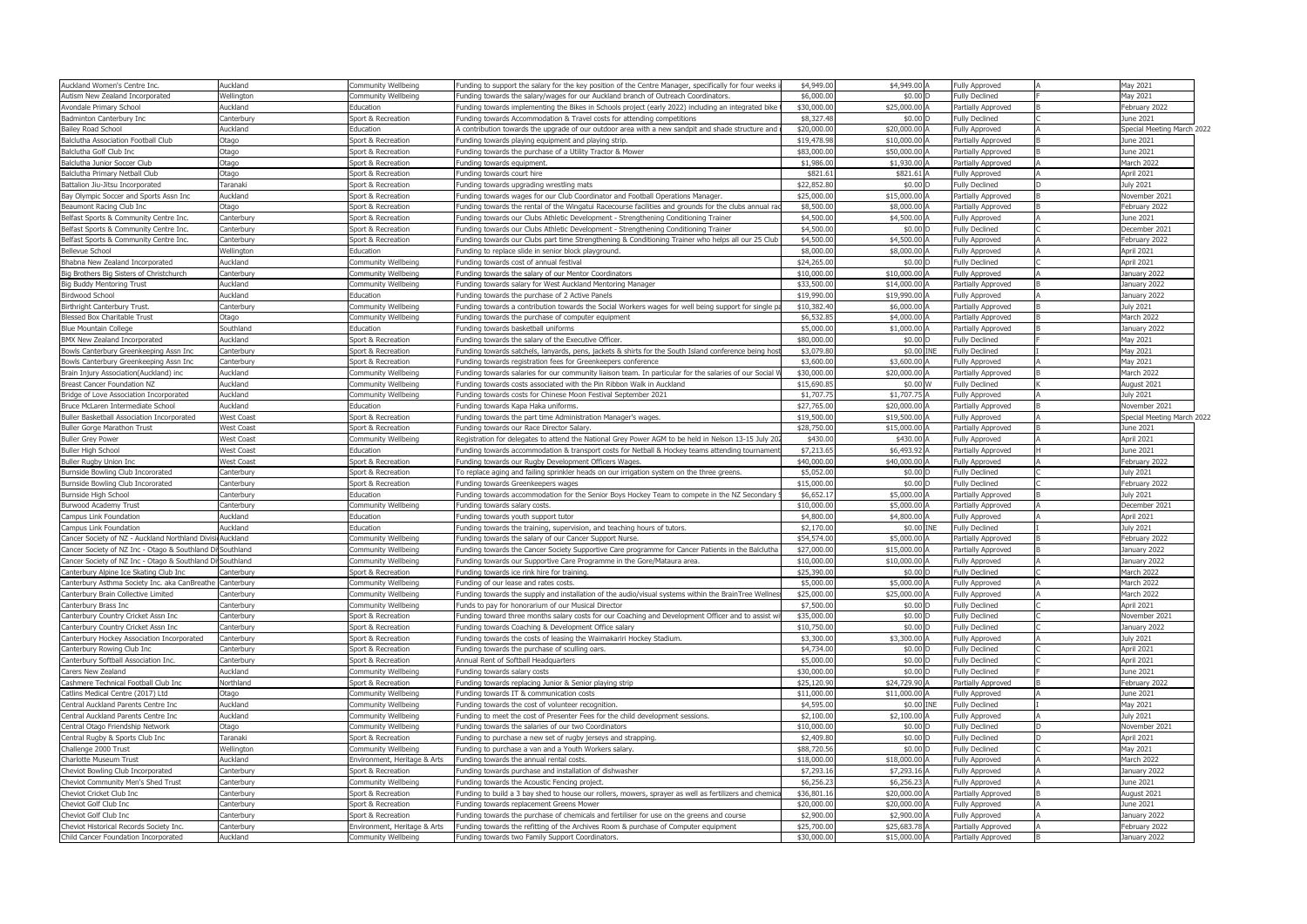| Chinese Senior Citizens Health Exercise Group In Auckland |            | Environment, Heritage & Arts | Funding towards indoor venue hire for our Chinese Senior Citizens to do their Tai Chi, Qi Gong & other | \$3,000.00  | \$3,000.00 A  | Fully Approved            | November 2021              |
|-----------------------------------------------------------|------------|------------------------------|--------------------------------------------------------------------------------------------------------|-------------|---------------|---------------------------|----------------------------|
| Choirs Aotearoa New Zealand Trust                         | Wellington | Environment, Heritage & Arts | Funding towards venue hire                                                                             | \$5,000.00  | \$0.00 INE    | <b>Fully Declined</b>     | June 2021                  |
| Cholmondeley Children's Centre Inc                        | Canterbury | <b>Community Wellbeing</b>   | Funding towards the Child and Youth Care Practitioners salary.                                         | \$10,000.00 | \$10,000.00   | <b>Fully Approved</b>     | February 2022              |
| Christchurch Children's Christmas Parade Trust            | Canterbury | Community Wellbeing          | Funding to assist with the cost of Security for Santas Mega Grotto, to be held for 5 days during Decer | \$2,757.1   | \$2,332.50 A  | Partially Approved        | July 2021                  |
| Christchurch Childrens Holiday Camps Trust                | Canterbury | <b>Community Wellbeing</b>   | Funding towards the camps in January 2022 and April 2022.                                              | \$6,000.0   | \$6,000.00    | <b>Fully Approved</b>     | December 2021              |
| Christchurch City Chorus of Sweet Adelines Inter          | Canterbury | Environment, Heritage & Arts | Funding towards specialist vocal coaching for the chorus to prepare for the Sweet Adeline National co  | \$10,500.00 | \$7,500.00    | Partially Approved        | December 2021              |
| Christchurch Group Riding for the Disabled Assi           | Canterbury | Community Wellbeing          | Funding towards the wages of our Arena Coordinator                                                     | \$12,000.0  | \$7,500.00 A  | Partially Approved        | July 2021                  |
| Christchurch Operatic Inc T/A Showbiz Christchu           | Canterbury | Environment, Heritage & Arts | Funding towards venue hire for the musical Buddy in September 2021                                     | \$20,000.0  | \$0.00 D      | <b>Fully Declined</b>     | June 2021                  |
| Christchurch School of Gymnastics Inc                     | Canterbury | Sport & Recreation           | Funding to purchase 2 Springboards and a high bar rail.                                                | \$6,875.0   | \$6,875.00 A  | <b>Fully Approved</b>     | December 2021              |
| Christchurch Speedway Association Inc                     | Canterbury | Sport & Recreation           | Funding towards ambulance & medical costs for the race season.                                         | \$5,000.00  | \$5,000.00 A  | <b>Fully Approved</b>     | December 2021              |
| Christchurch Symphony Trust                               | Canterbury | Environment, Heritage & Arts | Funding assistance towards the cost of venue hire of the Christchurch Town Hall for four concerts in   | \$20,000.0  | \$5,000.00    | Partially Approved        | May 2021                   |
| Christians Against Poverty New Zealand                    | Auckland   | <b>Community Wellbeing</b>   | Funding towards the salaries of three Client Support Caseworkers for the time they spend supporting    | \$12,000.0  | \$9,000.00    | Partially Approved        | November 2021              |
| City Impact Church Balclutha Trust                        | Otago      | Community Wellbeing          | Funding towards Light Party event                                                                      | \$1,500.44  | \$0.00 W      | <b>Fully Declined</b>     | December 2021              |
| Clinton Community Centre Society Inc                      | Otago      | Community Wellbeing          | Funding for two heat pumps and a sound system for the community centre.                                | \$32,039.5  | \$20,000.00   | Partially Approved        | April 2021                 |
| Clinton Golf Club Inc                                     | Otago      | Sport & Recreation           | Funding for a new Golf Greens mower.                                                                   | \$26,000.00 | \$26,000.00 A | <b>Fully Approved</b>     | August 2021                |
| Clinton Primary School PTA                                | Otago      | Education                    | Funding for two sets of swings and safety matting for our school playground.                           | \$11,486.7  | \$5,000.00 A  | Partially Approved        | March 2022                 |
| Clutha District Council - Clutha Country Christma Otago   |            | Community Wellbeing          | Funding towards annual Christmas parade                                                                | \$11,439.58 | \$0.00 INE    | <b>Fully Declined</b>     | December 2021              |
| Clutha District Emergency Services Trust                  | Otago      | <b>Community Wellbeing</b>   | Funding towards the upgrade of the communication options and accessories in the incident control ce    | \$13,053.25 | \$13,000.00   | Partially Approved        | January 2022               |
| Clutha Rugby Football Club Inc                            | Otago      | Sport & Recreation           | Funding for assistance to pay for our new field lights.                                                | \$40,000.00 | \$30,000.00 A | Partially Approved        | April 2021                 |
| Clyde Historical Museums Inc                              | Otago      | Environment, Heritage & Arts | Funding towards video production costs                                                                 | \$2,150.0   | \$0.00 D      | <b>Fully Declined</b>     | November 2021              |
| Colwill School                                            | Auckland   | Education                    | Funding towards replacing the filtration system and solar heating for the school swimming pool.        | \$74,015.56 | \$50,000.00 A | <b>Partially Approved</b> | November 2021              |
| Combined Friendship Club of New Lynn                      | Auckland   |                              |                                                                                                        | \$7,000.00  | \$1,500.00 A  |                           | February 2022              |
|                                                           | Auckland   | Community Wellbeing          | Funding towards transport for our trips.                                                               |             | \$10,000.00   | Partially Approved        |                            |
| Community Approach Trust                                  |            | <b>Community Wellbeing</b>   | Funding towards salary of Youth Mentor                                                                 | \$10,000.0  |               | Fully Approved            | November 2021              |
| Community Education Trust Auckland (COMET)                | Auckland   | Education                    | Funding towards our Administrator's salary.                                                            | \$13,500.0  | \$13,500.00 A | <b>Fully Approved</b>     | Special Meeting March 2022 |
| Community Waitakere Charitable Trust                      | Auckland   | <b>Community Wellbeing</b>   | Funding towards office fit out                                                                         | \$42,192.00 | \$42,192.00   | <b>Fully Approved</b>     | June 2021                  |
| Community Waitakere Charitable Trust                      | Auckland   | Community Wellbeing          | Funding towards salaries for community development and support                                         | \$100,000.0 | \$75,000.00   | Partially Approved        | March 2022                 |
| Connected Media Charitable Trust                          | Auckland   | Environment, Heritage & Arts | Funding towards salaries for three of our coordinator roles, Operations Coordinator, Communications    | \$7,500.0   | \$7,500.00 A  | <b>Fully Approved</b>     | May 2021                   |
| Coringa Golf Club Incorporated                            | Canterbury | Sport & Recreation           | Funding towards the purchase of a Coring machine                                                       | \$11,500.0  | \$11,500.00 A | <b>Fully Approved</b>     | August 2021                |
| Cornwall Districts Cricket and Sports Assn                | Auckland   | Sport & Recreation           | Funding towards the purchase of cricket balls                                                          | \$5,000.0   | \$5,000.00    | Fully Approved            | December 2021              |
| <b>Counselling Services Centre</b>                        | Auckland   | Community Wellbeing          | Funding towards the salary of our Clinical Manager/Counsellor.                                         | \$20,000.0  | \$20,000.00   | <b>Fully Approved</b>     | January 2022               |
| Counties Manukau Kirikiti Association                     | Auckland   | Sport & Recreation           | Funding to cover the contract for services of the Administration Manager for three months.             | \$8,970.0   | \$8,970.00 /  | <b>Fully Approved</b>     | December 2021              |
| Counties Manukau Rugby Football Union Inc                 | Auckland   | Sport & Recreation           | Funding is required to help with maintenance costs of our field.                                       | \$10,000.00 | \$0.00 D      | <b>Fully Declined</b>     | April 2021                 |
| Counties Manukau Sports Foundation                        | Auckland   | Sport & Recreation           | Funding towards Counties Manukau Sporting Excellence awards.                                           | \$3,500.0   | \$3,500.00    | <b>Fully Approved</b>     | November 2021              |
| Country Saints Netball Club                               | Otago      | Sport & Recreation           | Funding towards new uniforms for all of our netball teams.                                             | \$5,285.0   | \$5,285.00    | <b>Fully Approved</b>     | May 2021                   |
| Croatian Cultural Society of NZ Inc                       | Auckland   | Community Wellbeing          | Funding towards salary of Cultural Education Tutor                                                     | \$72,000.00 | \$45,000.00 A | Partially Approved        | June 2021                  |
| Cromwell & Districts Promotion Group Inc.                 | Otago      | <b>Community Wellbeing</b>   | Funding for the fireworks for our 'FireWorks and Street Party' event in April 2022.                    | \$9,521.67  | \$0.00 D      | <b>Fully Declined</b>     | December 2021              |
| Cromwell Youth Trust                                      | Otago      | <b>Community Wellbeing</b>   | Funding towards supply of consumable for turf installation                                             | \$1,914.90  | \$0.00        | <b>Fully Declined</b>     | November 2021              |
| Culverden Golf Club                                       | Canterbury | Sport & Recreation           | Funding towards a new greens mower.                                                                    | \$12,500.00 | \$6,000.00 A  | Partially Approved        | April 2021                 |
| Cure Boating Club Inc                                     | Canterbury | Sport & Recreation           | Funding to equip new shed with a boat racking system                                                   | \$18,625.64 | \$0.00 D      | <b>Fully Declined</b>     | April 2021                 |
| Cure Kids                                                 | Auckland   | Community Wellbeing          | Funding towards rental costs                                                                           | \$6,700.00  | \$6,700.00 A  | <b>Fully Approved</b>     | April 2021                 |
| Dawson Primary School                                     | Auckland   | Education                    | Funding towards playground equipment                                                                   | \$40,000.00 | \$0.00 D      | <b>Fully Declined</b>     | <b>July 2021</b>           |
| Dayspring Trust                                           | Auckland   | Community Wellbeing          | Funding towards Counselling and Life Skills Programme salaries                                         | \$40,000.0  | \$12,000.00   | Partially Approved        | November 2021              |
| Dementia Auckland Charitable Trust aka Demen              | Auckland   | Community Wellbeing          | Funding towards salary of our West Auckland Keyworker                                                  | \$15,000.0  | \$10,500.00 A | Partially Approved        | May 2021                   |
| Dementia Auckland Charitable Trust aka Dement Auckland    |            | <b>Community Wellbeing</b>   | Funding towards Keyworker salary                                                                       | \$20,000.00 | \$20,000.00 A | <b>Fully Approved</b>     | March 2022                 |
| Diabetes New Zealand Incorporated                         | Wellington | <b>Community Wellbeing</b>   | Funding towards the Diabetes Community Co-ordinator/Hauroa Kaimahi, Waikato.                           | \$16,000.00 | \$0.00 D      | <b>Fully Declined</b>     | March 2022                 |
| Disability Information Service Inc                        | Otago      | Community Wellbeing          | Funding towards purchase of printer                                                                    | \$3,636.00  | $$0.00$ D     | <b>Fully Declined</b>     | June 2021                  |
| Down by the Liffey Gallery Society Incorporated           | Canterbury | Environment, Heritage & Arts | Funding towards telephone and internet costs.                                                          | \$1,325.00  | \$0.00 D      | <b>Fully Declined</b>     | July 2021                  |
| Early Discoveries Charitable Trust Board                  | Auckland   | Education                    | Funding towards Ready Steady Go Kids program                                                           | \$19,600.00 | $$0.00$ D     | <b>Fully Declined</b>     | June 2021                  |
| Early Discoveries Charitable Trust Board                  | Auckland   | Education                    | Funding towards the Ready Steady Go Kids program                                                       | \$19,600.0  | \$0.00 D      | <b>Fully Declined</b>     | November 2021              |
| Eastern Masters Rugby League                              | Canterbury | Sport & Recreation           | Funding towards rental vehicles to attend the New Zealand Masters Rugby League Tournament in Qu        | \$1,600.00  | \$0.00 W      | <b>Fully Declined</b>     | August 2021                |
| Eastern Southland Rugby Football Sub Union                | Southland  | Sport & Recreation           | Funding towards playing equipment                                                                      | \$9,315.00  | \$0.00 D      | <b>Fully Declined</b>     | June 2021                  |
| Eclipse Under 16 Marching Team                            | Canterbury | Sport & Recreation           | Funding towards costs of accommodation & vehicle hire for 2021 training camp                           | \$1,705.00  | \$0.00 W      | <b>Fully Declined</b>     | August 2021                |
| <b>EcoMatters Environment Trust</b>                       | Auckland   | Environment, Heritage & Arts | Funding towards improvements & repair work to the Eco-Hub & Office space                               | \$91,771.26 | \$0.00 W      | <b>Fully Declined</b>     | May 2021                   |
| <b>EcoMatters Environment Trust</b>                       | Auckland   | Environment, Heritage & Arts | Funding towards improvements & repair work to the Eco-Hub & Office space                               | \$96,939.54 | \$70,000.00 A | Partially Approved        | May 2021                   |
| Eden-Roskill District Cricket Club                        | Auckland   | Sport & Recreation           | Funding towards one months salary for the Club Coach and for the repainting of walls and ceiling in t  | \$17,604.00 | \$10,000.00 A | Partially Approved        | <b>July 2021</b>           |
| Ellerslie Theatrical Society Incorporated                 | Auckland   | Environment, Heritage & Arts | Funding towards venue hire, Auckland Council raised our venue hire charges from \$12,000 per year      | \$18,000.00 | \$0.00 D      | <b>Fully Declined</b>     | <b>July 2021</b>           |
| Enrich Community Chaplaincy Trust                         | Canterbury | <b>Community Wellbeing</b>   | Funding towards salary costs.                                                                          | \$15,000.00 | $$0.00$ D     | <b>Fully Declined</b>     | June 2021                  |
| Enrich Community Chaplaincy Trust                         | Canterbury | <b>Community Wellbeing</b>   | Funding towards salaries                                                                               | \$18,448.23 | $$0.00$ D     | <b>Fully Declined</b>     | March 2022                 |
| Epic Basketball Club                                      | Auckland   | Sport & Recreation           | Funding towards accommodation for the trip to Wanganui for a Junior tournament from April 27th         | \$6,160.00  | \$6,160.00    | Fully Approved            | March 2022                 |
| EPIC Sports Project NZ charitable trust                   | Canterbury | Community Wellbeing          | Funding towards CEO salary                                                                             | \$20,000.00 | \$0.00 D      | <b>Fully Declined</b>     | April 2021                 |
| Epilepsy Association of New Zealand Incorporate           | Waikato    | Community Wellbeing          | Support for purchase of replacement vehicle for Canterbury epilepsy educator.                          | \$2,000.00  | \$0.00 W      | <b>Fully Declined</b>     | April 2021                 |
| Epsom Girls Grammar Rowing Club                           | Auckland   | Sport & Recreation           | Funding towards rental fees for storing rowing skiffs                                                  | \$3,750.00  | \$3,750.00 A  | <b>Fully Approved</b>     | February 2022              |
| Euphoria Entertainment Incorporated                       | Auckland   | Environment, Heritage & Arts | Funding towards Camera equipment                                                                       | \$13,835.00 | \$5,000.00 A  | Partially Approved        | April 2021                 |
| Eventing Auckland Incorporated                            | Auckland   | Sport & Recreation           | Funding is towards Sound hire for 3day event in March                                                  | \$3,360.00  | \$0.00 W      | <b>Fully Declined</b>     | February 2022              |
| Everglades Country Golf Club Inc                          | Canterbury | Sport & Recreation           | Funding to purchase fertilizer                                                                         | \$6,276.80  | \$0.00 D      | <b>Fully Declined</b>     | April 2021                 |
| Eyreton Pony Club Incorporated                            | Canterbury | Sport & Recreation           | Funding towards building timber horse yards                                                            | \$23,000.00 | \$0.00 D      | <b>Fully Declined</b>     | June 2021                  |
| Family Start Manukau T/A Family Success Matte             | Auckland   | Community Wellbeing          | Funding towards the purchase of computers                                                              | \$15,100.00 | \$0.00 D      | <b>Fully Declined</b>     | April 2021                 |
| Favona Primary School                                     | Auckland   | Education                    | Funding to attend School Camp.                                                                         | \$10,330.00 | \$0.00 D      | <b>Fully Declined</b>     | May 2021                   |
| Fencing North Inc                                         | Auckland   | Sport & Recreation           | Funding towards venue costs for the Festival of Fencing over 4 days during Easter 2022.                | \$11,500.00 | \$11,500.00 A | <b>Fully Approved</b>     | March 2022                 |
|                                                           |            |                              |                                                                                                        |             |               |                           |                            |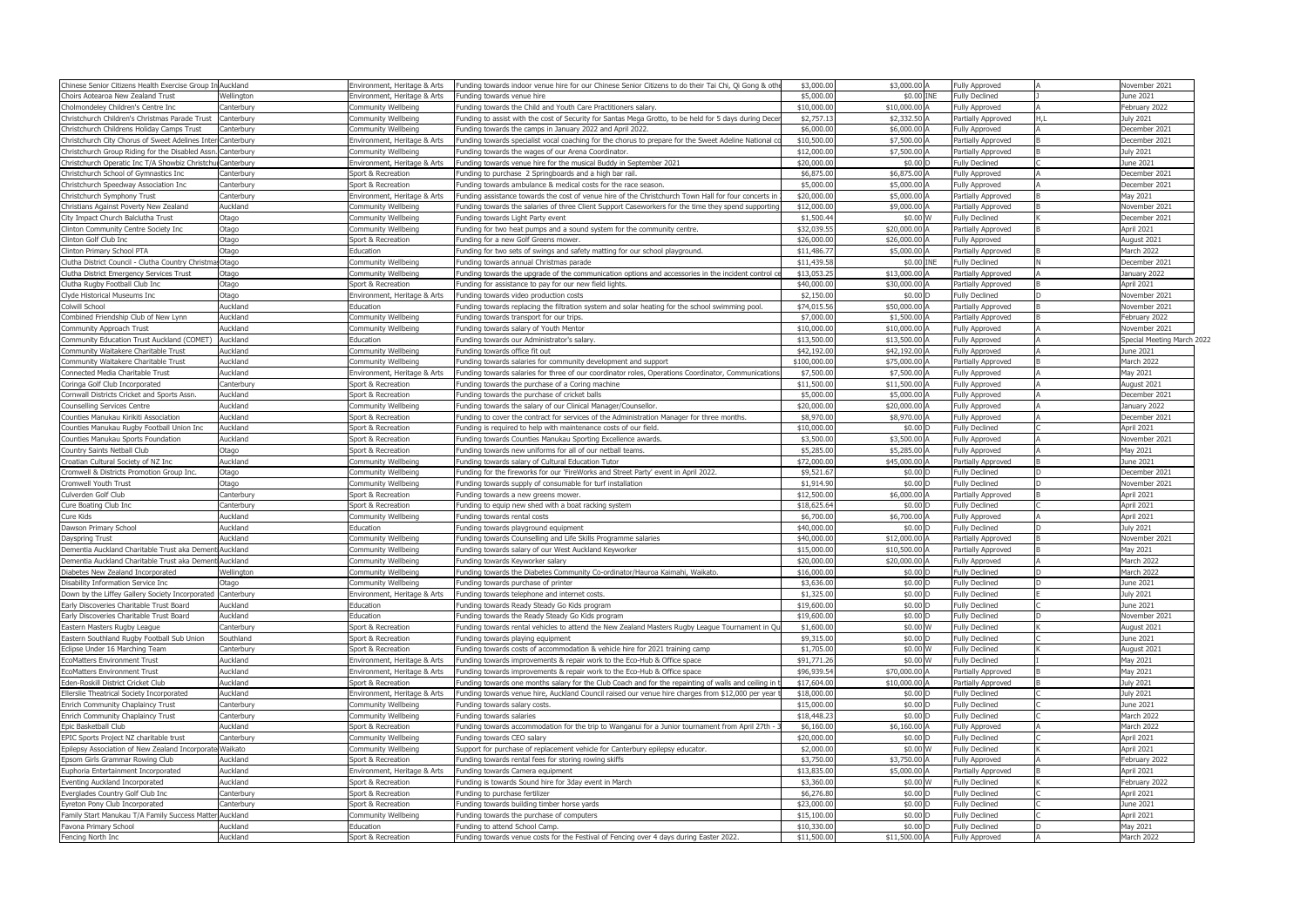| Ferguson Intermediate School                                     | Auckland                   | Education                                 | Funding for the purchase of notebooks and accessories                                                                                         | \$11,700.00              | \$0.00 D                       | <b>Fully Declined</b>                       | May 2021                       |
|------------------------------------------------------------------|----------------------------|-------------------------------------------|-----------------------------------------------------------------------------------------------------------------------------------------------|--------------------------|--------------------------------|---------------------------------------------|--------------------------------|
| Ferguson Intermediate School                                     | Auckland                   | Education                                 | Funding to purchase our school Laptops for use by Ferguson Intermediate School students this year                                             | \$20,373.7               | \$20,370.90 A                  | Partially Approved                          | March 2022                     |
| Ferrymead Bays Football Club Inc.                                | Canterbury                 | Sport & Recreation                        | Funding for the purchase of 16 Alpha mini-goals                                                                                               | \$6,177.39               | \$0.00 D                       | <b>Fully Declined</b>                       | June 2021                      |
| Fine Thyme Theatre Company                                       | )tago                      | Environment, Heritage & Arts              | We are applying for the cost of hire for lighting equipment for our upcoming musical, Shortland Stree                                         | \$4,581.8                | \$0.00 D                       | <b>Fully Declined</b>                       | May 2021                       |
| Fix Up, Look Sharp                                               | Auckland                   | Community Wellbeing                       | Funding towards salaries                                                                                                                      | \$30,000.0               | \$5,000.00 A                   | Partially Approved                          | May 2021                       |
| Flanshaw Road School                                             | Auckland                   | Education                                 | Funding towards installation of a disabled carousel and upgrading of nature trail for wheelchair acces                                        | \$45,000.0               | \$30,000.00                    | Partially Approved                          | April 2021                     |
| Franklin Gymsports Ltd                                           | <b>uckland</b>             | Sport & Recreation                        | Salary for the Playgym, Disability Leader and Senior Coach.                                                                                   | \$45,000.0               | \$0.00 D                       | <b>Fully Declined</b>                       | April 2021                     |
| Franklin United Football Club Inc.                               | Auckland                   | Sport & Recreation                        | Funding towards our Talent Centre Assistant Coach                                                                                             | \$1,500.0                | \$0.00 D                       | <b>Fully Declined</b>                       | April 2021                     |
| Freyberg Community Preschool Inc                                 | Auckland                   | Education                                 | Funding to purchase resources that support and encourage both social competence and oral languag                                              | \$6,000.0                | \$5,628.11                     | Partially Approved                          | November 2021                  |
| Friends of Arataki & Waitakere Ranges Regional Auckland          |                            | Environment, Heritage & Arts              | Funding towards the carving of a pou that is to be installed in front of the Karekare Lifeguard Clubroo                                       | \$5,000.0                | \$5,000.00 A                   | Fully Approved                              | April 2021                     |
| Friends of Oakley Creek Te Auaunga Inc.                          | Auckland                   | Environment, Heritage & Arts              | Funding towards the wages of our Project Manager.                                                                                             | \$25,000.0               | \$20,000.00                    | Partially Approved                          | April 2021                     |
| Fruitvale School                                                 | Auckland                   | Education                                 | Funding towards equipping school library renovation                                                                                           | \$72,256.0               | \$30,000.00                    | Partially Approved                          | June 2021                      |
| Garden to Table Trust                                            | Auckland                   | Community Wellbeing                       | Funding towards operational costs                                                                                                             | \$12,582.2               | \$0.00 D                       | <b>Fully Declined</b>                       | April 2021                     |
| Glaucoma New Zealand                                             | Auckland                   | Community Wellbeing                       | Funding to deliver the Patient Symposium in Christchurch to GNZ members & the public                                                          | \$7,730.0                | \$5,000.00                     | Partially Approved                          | <b>July 2021</b>               |
| Glen Eden Bowling Club Inc                                       | Auckland                   | Sport & Recreation                        | Funding towards the purchase of new bowls & carriers                                                                                          | \$2,773.78               | \$2,773.78 A                   | Fully Approved                              | May 2021                       |
| Glen Eden Tennis Club Inc                                        | Auckland                   | Sport & Recreation                        | Funding towards Coaching and Facility Upgrades                                                                                                | \$8,000.0                | \$4,000.00 A                   | Partially Approved                          | January 2022                   |
| <b>Glenavon Community Trust</b>                                  | Auckland                   | Community Wellbeing                       | Funding towards wages for the Community Support Worker                                                                                        | \$16,380.0               | \$12,000.00                    | Partially Approved                          | April 2021                     |
| Glenavon Early Childhood Centre                                  | Auckland                   | Education                                 | Funding towards the completion of decking in the outdoor area.                                                                                | \$40,000.0               | \$20,000.00 A                  | Partially Approved                          | <b>July 2021</b>               |
| Glenavon School Board of Trustees                                | <b>Northland</b>           | Education                                 | Funding towards an outdoor new entrant playground.                                                                                            | \$45,000.0               | \$45,000.00 A                  | <b>Fully Approved</b>                       | January 2022                   |
| Glendene School                                                  | <b>uckland</b>             | Education                                 | We are implementing the Bikes in Schools project at our school, including building an integrated bike                                         | \$30,000.0               | \$20,000.00                    | Partially Approved                          | July 2021                      |
| Glenfield College                                                | Auckland                   | Education                                 | Funding towards Spirit of Adventure course                                                                                                    | \$10,869.5               | \$0.00 D                       | <b>Fully Declined</b>                       | June 2021                      |
| Glenora Rugby League Football Club Inc                           | Auckland                   | Sport & Recreation                        | Funding towards prize giving trophies for 2021 season                                                                                         | \$5,654.1                | \$0.00 W                       | <b>Fully Declined</b>                       | August 2021                    |
| Glenora Rugby League Trust                                       | <b>uckland</b>             | Sport & Recreation                        | Repairs and replacement of outside lights at the Club rooms.                                                                                  | \$6,910.0                | \$6,910.00                     | Fully Approved                              | July 2021                      |
| Going West Trust                                                 | Auckland                   | Environment, Heritage & Arts              | Funding towards the costs of the Live Event Series                                                                                            | \$58,496.0               | \$12,000.00 A                  | Partially Approved                          | June 2021                      |
| Golden Beads Charitable Trust                                    | <b>Naikato</b>             | Education                                 | Funding towards an all weather cover area                                                                                                     | \$5,000.0                | \$0.00 D                       | <b>Fully Declined</b>                       | April 2021                     |
| Gore and Districts St James Theatre Trust                        | )tago                      | Community Wellbeing                       | Funding for the final stage of our overall lift project which is upgrading the 80 seat Little Theatre to a                                    | \$99,600.0               | \$0.00 W                       | <b>Fully Declined</b>                       | May 2021                       |
| Gore Country Music Club Incorporated                             | Southland                  | Environment, Heritage & Arts              | Funding towards the cost of the sound for the 2022 NZ Gold Guitar Awards.                                                                     | \$40,250.0               | \$35,000.00 A                  | Partially Approved                          | February 2022                  |
| Gore Golf Club Inc                                               | Southland                  | Sport & Recreation                        | Funding for the purchase of a new Greens mower.                                                                                               | \$62,995.0               | \$62,995.00 A                  | <b>Fully Approved</b>                       | April 2021                     |
| Gore Racing Club Inc                                             | Southland                  | Sport & Recreation                        | Funding towards Raceday Secretarial fee for race meeting 27 October 2021                                                                      | \$8,000.0                | \$0.00 INE                     | <b>Fully Declined</b>                       | December 2021                  |
| Graeme Dingle Foundation                                         | Auckland                   | Community Wellbeing                       | Funding towards 3 x Programme Developer Salaries                                                                                              | \$15,000.0               | \$0.00 D                       | <b>Fully Declined</b>                       | June 2021                      |
| Graeme Dingle Foundation Auckland                                | Auckland                   | Community Wellbeing                       | Funding towards salaries to deliver our Youth Development Programmes, Project K, Stars and Career                                             | \$60,000.0               | \$10,000.00                    | Partially Approved                          | June 2021                      |
| Graeme Dingle Foundation Canterbury                              | Canterbury                 | Community Wellbeing                       | Funding towards delivering our Kiwi Can programme to over 1000 young people across 4 primary sch                                              | \$19,792.0               | \$19,792.00 A                  | Fully Approved                              | March 2022                     |
| Green Bay Community House                                        | Auckland                   | Community Wellbeing                       | Funding towards Operations Manager salary and Operational expenses                                                                            | \$35,991.5               | \$30,000.00                    | Partially Approved                          | March 2022                     |
| Greendale Golf Club (inc)                                        | Canterbury                 | Sport & Recreation                        | Funding towards the clean up of the fairways after flooding                                                                                   | \$20,000.0               | \$20,000.00                    | <b>Fully Approved</b>                       | July 2021                      |
| Greendale Golf Club (inc)                                        | Canterbury<br>Canterbury   | Sport & Recreation                        | Funding for the purchase of a new Tractor and Fairway Mower.<br>Funding towards salaries                                                      | \$25,000.0<br>\$14,689.0 | \$25,000.00 A<br>\$13,720.00 A | <b>Fully Approved</b><br>Partially Approved | February 2022<br>February 2022 |
| Greening the Rubble Trust<br>Greenmeadows Intermediate School    | Auckland                   | Community Wellbeing<br>Education          | Funding towards cost of school camp                                                                                                           | \$30,000.0               | \$5,000.00                     | Partially Approved                          | April 2021                     |
| Greta Valley School Board of Trustees                            | Canterbury                 | Education                                 | Funding to install playground safety surfacing, and purchase sports equipment.                                                                | \$26,698.8               | \$10,000.00 A                  | Partially Approved                          | January 2022                   |
| Gujarati Samaj NZ Incorporated                                   | Auckland                   | Community Wellbeing                       | Funding towards hall hire for 2021                                                                                                            | \$2,860.0                | \$0.00 W                       | <b>Fully Declined</b>                       | April 2021                     |
| Gujarati Samaj NZ Incorporated                                   | Auckland                   | Community Wellbeing                       | Funding towards hall hire, hall cleaning and mega event expenses.                                                                             | $$10,000$ .              | \$5,000.00                     | Partially Approved                          | April 2021                     |
| Gurkha Football Club                                             | Auckland                   | Sport & Recreation                        | Funding towards association league fees and training kit.                                                                                     | \$3,994.6                | \$2,005.98 A                   | Partially Approved                          | April 2021                     |
| laemophilia Foundation of New Zealand Inc                        | Vellington                 | Community Wellbeing                       | To fund existing salaries towards four Outreach workers.                                                                                      | \$20,000.0               | \$20,000.00                    | Fully Approved                              | March 2022                     |
| Harbour Hospice Development Foundation                           | Auckland                   | Community Wellbeing                       | Funding towards the redevelopment of Harbour Hospice                                                                                          | \$100,000.               | \$75,000.00 A                  | Partially Approved                          | April 2021                     |
| Harewood Golf Club                                               | Canterbury                 | Sport & Recreation                        | Funding to assist with the purchase of a Utility Vehicle                                                                                      | \$15,000.0               | \$15,000.00 A                  | Fully Approved                              | <b>July 2021</b>               |
| Harewood Golf Club                                               | Canterbury                 | Sport & Recreation                        | Funding toward the salary of the Head Greenkeeper/2IC's salary for 2022.                                                                      | \$20,000.00              | \$20,000.00 A                  | Fully Approved                              | February 2022                  |
| He Waka Eke Noa Charitable Trust                                 | Auckland                   | Community Wellbeing                       | Funding to purchase an AED Defibrillator.                                                                                                     | \$2,935.44               | \$2,935.44 A                   | <b>Fully Approved</b>                       | Special Meeting March 2022     |
| Hill City University Athletic Club Inc                           | Otago                      | Sport & Recreation                        | Funding towards travel & accommodation costs.                                                                                                 | \$1,511.00               | \$0.00 W                       | <b>Fully Declined</b>                       | November 2021                  |
| Hillpark Primary School                                          | Auckland                   | Education                                 | Funding towards the cost of a gymnastics programme.                                                                                           | \$10,790.0               | \$0.00 D                       | <b>Fully Declined</b>                       | June 2021                      |
| Hindu Heritage research Foundation (NZ)                          | Auckland                   | Community Wellbeing                       | Funding towards rent and telephone costs                                                                                                      | \$3,656.2                | \$3,656.00 A                   | Partially Approved                          | December 2021                  |
| Hobsonville Point Secondary School                               | Auckland                   | Education                                 | Funding towards the salary of Learning Resource Designers to support the work of our Learning Supp                                            | \$61,243.95              | \$45,000.00                    | Partially Approved                          | January 2022                   |
| Hockey Southland Incorporated                                    | Southland                  | Sport & Recreation                        | Funding towards General Manager salary                                                                                                        | \$10,000.0               | \$5,000.00 A                   | Partially Approved                          | February 2022                  |
| Hokonui Celtic Pipe Band                                         | Southland                  | Environment, Heritage & Arts              | Funding towards new instruments.                                                                                                              | \$5,872.0                | \$5,872.00 A                   | Fully Approved                              | August 2021                    |
| Hokonui Fashion Design Awards                                    | Southland                  | Environment, Heritage & Arts              | Funding towards the running costs of the Hokonui Fashion Design Awards.                                                                       | \$34,470.75              | \$33,945.75 A                  | Partially Approved                          | April 2021                     |
| Homai Bowling Club Incorporated                                  | Auckland                   | Sport & Recreation                        | Funding towards the refurbishment of the automatic watering system on our 2 grass surface bowling                                             | \$10,023.0               | \$10,023.00 A                  | <b>Fully Approved</b>                       | June 2021                      |
| Home and Family Counselling Inc                                  | Auckland                   | Community Wellbeing                       | Funding to assist with the costs of After Hours Counselling services from our Mt Eden office for a 3-n                                        | \$10,000.0               | \$10,000.00 A                  | <b>Fully Approved</b>                       | <b>July 2021</b>               |
| Hornby Netball Club                                              | Canterbury                 | Sport & Recreation                        | Funding towards the cost of purchasing 15 new netball match playing tops.                                                                     | \$712.50                 | $$0.00$ D                      | <b>Fully Declined</b>                       | March 2022                     |
| House of Science Christchurch Charitable Trust                   | Canterbury                 | Community Wellbeing                       | Funding towards the salary for the General Manager.                                                                                           | \$12,350.0               | \$7,500.00 A                   | Partially Approved                          | <b>July 2021</b>               |
| Howick Pakuranga Cricket Club Inc                                | Auckland                   | Sport & Recreation                        | Funding towards cricket balls for the 2021-2022 season.                                                                                       | \$6,500.0                | \$0.00 D                       | <b>Fully Declined</b>                       | <b>July 2021</b>               |
| Hurunui Netball Centre                                           | Canterbury                 | Sport & Recreation                        | Funding to purchase match balls and first aid kits for the upcoming playing season.                                                           | \$612.0                  | \$611.92 A                     | Partially Approved                          | April 2021                     |
| IDFNZ Inc                                                        | Auckland                   | Community Wellbeing                       | Funding towards prepaid courier bags                                                                                                          | \$6,200.00               | \$0.00 D                       | <b>Fully Declined</b>                       | <b>July 2021</b>               |
| nner Fit NZ                                                      | Auckland                   | Education                                 | Funding towards CEO salary                                                                                                                    | \$26,500.0               | \$0.00 D                       | <b>Fully Declined</b>                       | April 2021                     |
| Iosis Limited                                                    | Auckland                   | Community Wellbeing                       | Funding towards purchase of couches for our Development Centre                                                                                | \$4,952.00               | \$4,952.00 A                   | <b>Fully Approved</b>                       | June 2021                      |
| iSpeak Trust Board                                               | Auckland                   | Community Wellbeing                       | Funding towards operational costs                                                                                                             | \$5,000.00<br>\$1,292.8  | \$0.00 INE                     | <b>Fully Declined</b>                       | <b>March 2022</b><br>May 2021  |
| Jenny's Companionship Group Inc<br>Johnsonville Cricket Club Inc | )tago<br><b>Nellington</b> | Community Wellbeing<br>Sport & Recreation | For the purchase of groceries to enable us to provide our elderly members with afternoon tea.<br>Funding towards purchasing cricket equipment | \$5,812.8                | \$1,291.81<br>\$0.00 W         | Partially Approved<br><b>Fully Declined</b> | December 2021                  |
| Johnsonville Cricket Club Inc                                    | <b>Nellington</b>          | Sport & Recreation                        | Funding towards replacement junior cricket equipment destroyed by rodent damage.                                                              | \$4,376.59               | \$0.00 W                       | <b>Fully Declined</b>                       | December 2021                  |
| Johnsonville Cricket Club Inc                                    | Wellington                 | Sport & Recreation                        | Funding towards replacement trophies                                                                                                          | \$3,183.1                | \$3,183.10 A                   | Fully Approved                              | January 2022                   |
| Johnsonville Lawn Tennis Club Inc                                | <b>Nellington</b>          | Sport & Recreation                        | Payment of annual ground lease and building warrant of fitness costs.                                                                         | \$1,900.0                | \$1,709.20 A                   | Partially Approved                          | <b>July 2021</b>               |
| Johnsonville Rugby Football Club Inc                             | Wellington                 | Sport & Recreation                        | Funding towards medical supplies                                                                                                              | \$4,452.40               | \$4,452.40 A                   | Fully Approved                              | January 2022                   |
|                                                                  |                            |                                           |                                                                                                                                               |                          |                                |                                             |                                |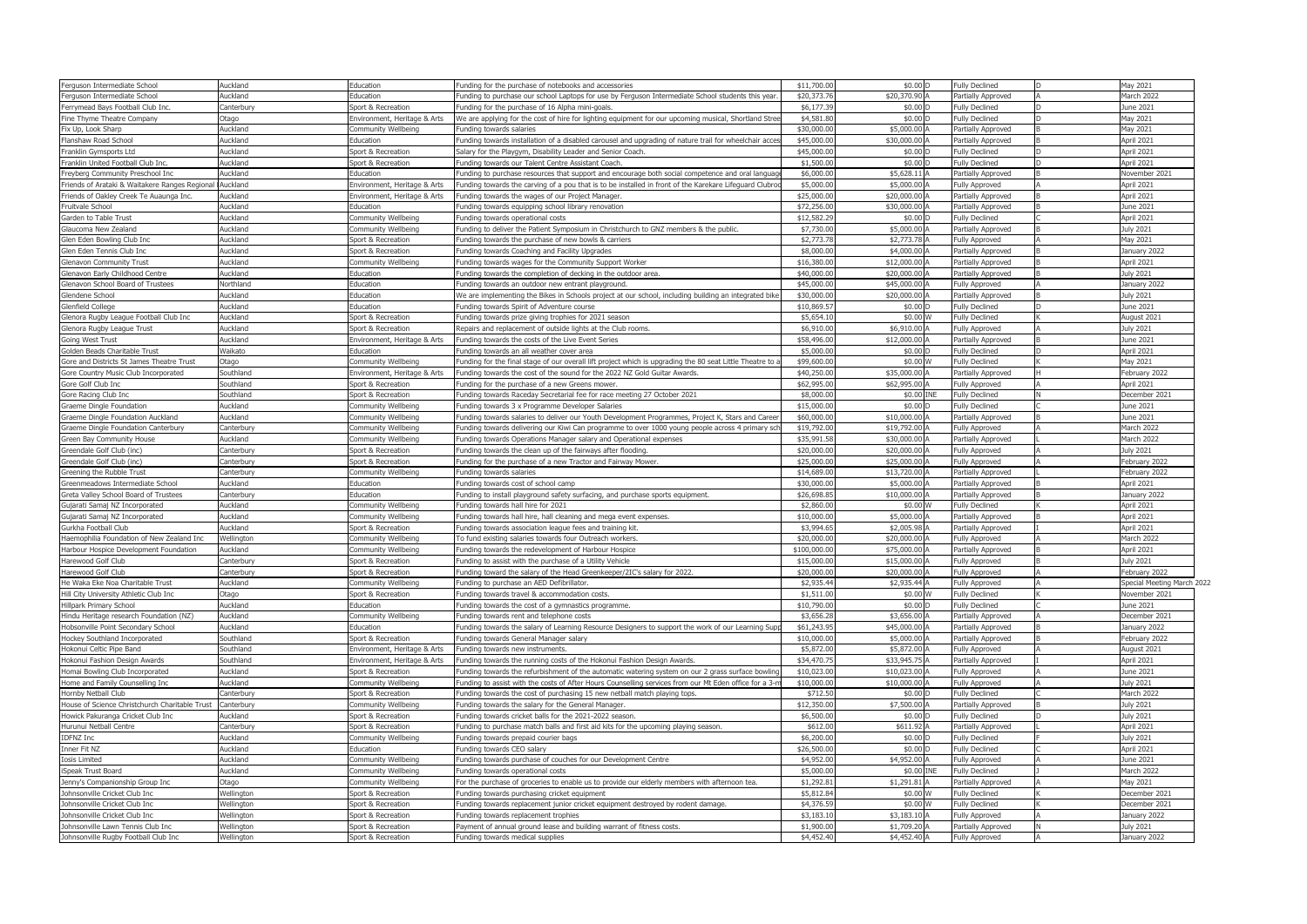| Johnsonville School                                        | Wellington               | Education                    | Funding towards 30 IPad and cases for junior syndicates and 50 chromebooks for the middle and ser    | \$37,576.12  | \$32,674.89 A      | Partially Approved                             |      | March 2022       |
|------------------------------------------------------------|--------------------------|------------------------------|------------------------------------------------------------------------------------------------------|--------------|--------------------|------------------------------------------------|------|------------------|
| Johnsonville Softball Club Inc                             | Wellington               | Sport & Recreation           | Funding towards repairs & maintenance to clubrooms and installation of heat pumps                    | \$105,584.00 | \$100,000.00 A     | Partially Approved                             |      | April 2021       |
| Judgeford Environmental Protection Society Inco Wellington |                          | Community Wellbeing          | Funding reports impact assessment report                                                             | \$19,745.50  | \$0.00 INE         | <b>Fully Declined</b>                          |      | December 2021    |
| K9 Medical Detection New Zealand Charitable Tru Otago      |                          | Community Wellbeing          | Funding towards salary for a laboratory assistant                                                    | \$48,000.00  | \$21,456.82 A      | Partially Approved                             |      | June 2021        |
| Kaiapoi Tennis Club Inc                                    | Canterbury               | Sport & Recreation           | Funding towards coaching costs                                                                       | \$8,400.0    | \$8,400.00         | <b>Fully Approved</b>                          |      | August 2021      |
| Kairos Trust                                               | Northland                | Community Wellbeing          | Funding is towards Operations Coordinator salary                                                     | \$49,931.00  | \$0.00             | <b>Fully Declined</b>                          |      | November 2021    |
| Kaitangata Golf Club Inc                                   | Otago                    | Sport & Recreation           | Funding towards purchasing two mowers                                                                | \$17,550.00  | $$10,000.00$ $\mu$ | Partially Approved                             |      | June 2021        |
| Kaitangata Primary School BOT                              | Otago                    | Education                    | Funding towards transport and accommodation for the Year 7 and 8 Winter camp.                        | \$5,362.0    | \$2,600.00         | Partially Approved                             |      | April 2021       |
| Kaitangata Volunteer Fire Brigade                          | Otago                    | Community Wellbeing          | Funding to purchase a First Responder, Four Wheel Drive, Double Cab Ute.                             | \$54,350.00  | \$20,000.00        | Partially Approved                             |      | March 2022       |
| Kaka Point Surf Life Saving Club Inc                       | Otago                    | Community Wellbeing          | Funding towards the purchase of Kneeboards, Paddleboards & Racing boards                             | \$10,435.0   | \$10,000.00 A      | Partially Approved                             |      | January 2022     |
| Kaka Point Surf Life Saving Club Inc                       | Otago                    | Community Wellbeing          | Funding to purchase equipment                                                                        | \$10,435.00  | \$0.00 W           | <b>Fully Declined</b>                          |      | January 2022     |
| Kati Huirapa Runaka ki Puketeraki                          | Otago                    | Community Wellbeing          | Funding towards building implement shed                                                              | \$42,743.00  | $$0.00$ D          | <b>Fully Declined</b>                          |      | <b>July 2021</b> |
| Kawatiri Group Riding for the Disabled Inc.                | West Coast               | Sport & Recreation           | Funding towards the cost of wages for our Coach at Kawatiri Riding for the Disabled.                 | \$10,000.0   | \$10,000.00 A      | <b>Fully Approved</b>                          |      | July 2021        |
| Kedgley Intermediate School Board of Trustees              | Auckland                 | Education                    | Funding towards the purchase of seating for our students.                                            | \$30,200.0   | \$30,200.00 A      | <b>Fully Approved</b>                          |      | January 2022     |
| Kelston Boys' High School                                  | Auckland                 | Education                    | Funding towards replacing outdoor bleachers on sports field                                          | \$43,391.00  | \$0.00 W           | <b>Fully Declined</b>                          |      | January 2022     |
|                                                            |                          |                              |                                                                                                      | \$1,991.1    | $$0.00$ D          |                                                |      | May 2021         |
| KidzStuff Theatre for Children Inc                         | Wellington<br>Wellington | Environment, Heritage & Arts | Funding towards production & operating costs for 2021 season                                         | \$2,399.00   | \$0.00 D           | <b>Fully Declined</b><br><b>Fully Declined</b> |      |                  |
| KidzStuff Theatre for Children Inc                         |                          | Environment, Heritage & Arts | Funding towards Actor fees and Advertising.                                                          | \$2,399.0    |                    |                                                |      | January 2022     |
| KidzStuff Theatre for Children Inc                         | Wellington               | Environment, Heritage & Arts | Funding towards actors fees & advertising                                                            |              | \$0.00 W           | <b>Fully Declined</b>                          |      | January 2022     |
| Knights basketball new zealand                             | Auckland                 | Sport & Recreation           | Funding towards gym fees.                                                                            | \$2,080.0    | \$0.00 W           | <b>Fully Declined</b>                          |      | December 2021    |
| Knox Home Trust Board T/A Elizabeth Knox Hom Auckland      |                          | Community Wellbeing          | Funding towards the salary of our Volunteer Coordinator.                                             | \$20,000.00  | \$10,000.00        | Partially Approved                             |      | May 2021         |
| Knox Home Trust Board T/A Elizabeth Knox Hom Auckland      |                          | Community Wellbeing          | Funding towards wages                                                                                | \$15,000.0   | \$15,000.00 A      | <b>Fully Approved</b>                          |      | March 2022       |
| Kotuku Trust T/A A Supported Life                          | Auckland                 | Community Wellbeing          | Funding to purchase 15 ipads and cases.                                                              | \$9,937.8    | \$9,937.80         | <b>Fully Approved</b>                          |      | April 2021       |
| Kumeu Brass Inc                                            | Auckland                 | Environment, Heritage & Arts | Funding towards costs to attend National Championships in Christchurch                               | \$8,000.00   | \$8,000.00 A       | <b>Fully Approved</b>                          |      | April 2021       |
| Kura Kaenga Itd                                            | Auckland                 | Community Wellbeing          | Funding towards uniforms                                                                             | \$15,000.0   | \$0.00 W           | <b>Fully Declined</b>                          |      | April 2021       |
| Kurow Harness Racing Club                                  | Otago                    | Sport & Recreation           | Funding for assistance with stakes for the race meeting on the 15th August 2021.                     | \$10,000.0   | \$0.00 D           | <b>Fully Declined</b>                          |      | July 2021        |
| Lake Dunstan Gold N Notes Music Trust                      | Otago                    | Community Wellbeing          | Funding towards the hire of the Marquee to stage the annual Hoedown to be held from 19th to 21st     | \$10,000.00  | $$0.00$ D          | <b>Fully Declined</b>                          |      | November 2021    |
| Lawrence Community Toy Library                             | Otago                    | Community Wellbeing          | Funding for educational toys like puzzles and games for our winter season                            | \$1,000.0    | \$1,000.00         | <b>Fully Approved</b>                          |      | <b>July 2021</b> |
| Leeston Consolidated School                                | Canterbury               | Education                    | Funding towards the purchase of a big screen for classroom use                                       | \$4,366.3    | \$0.00 D           | <b>Fully Declined</b>                          |      | December 2021    |
| Leukaemia & Blood Cancer New Zealand                       | Auckland                 | Community Wellbeing          |                                                                                                      | \$10,000.00  | \$2,000.00 A       | Partially Approved                             |      | February 2022    |
| Life Education Trust - North Wellington                    | Wellington               | Community Wellbeing          | Funding towards our Educators salary.                                                                | \$10,000.0   | \$10,000.00        | <b>Fully Approved</b>                          |      | January 2022     |
| Life Education Trust Auckland West                         | Auckland                 | Community Wellbeing          | Funding towards Educator salaries                                                                    | \$80,000.00  | \$40,000.00        | Partially Approved                             |      | June 2021        |
| Life Education Trust Canterbury                            | Canterbury               | Community Wellbeing          | Funding to assist with the Specialist Educators salary.                                              | \$11,461.54  | \$7,500.00 A       | Partially Approved                             |      | <b>July 2021</b> |
| Life Education Trust Canterbury                            | Canterbury               | Community Wellbeing          | Funding towards 4 Specialist Educators salaries                                                      | \$10,730.7   | \$10,700.00        | Partially Approved                             |      | March 2022       |
| Life Education Trust West Coast                            | <b>West Coast</b>        | Community Wellbeing          | Funding towards the salary for the Educator and associated accommodation costs with travel to the    | \$10,000.00  | \$10,000.00 A      | <b>Fully Approved</b>                          |      | February 2022    |
| Lions Club of Johnsonville Charitable Trust                | Wellington               | Community Wellbeing          | Funding towards traffic management costs for Christmas Parade                                        | \$6,000.0    | \$6,000.00         | <b>Fully Approved</b>                          |      | July 2021        |
| Liston College                                             | Auckland                 | Education                    | Funding to purchase a pair of combination rugby/football goals, a 3-bay exercise rig with equipment  | \$18,558.7   | \$15,000.00        | Partially Approved                             |      | February 2022    |
| Littlemore Trust                                           | Auckland                 | Community Wellbeing          | Funding towards the salary of the Operations Manager.                                                | \$12,000.0   | \$7,500.00 A       | Partially Approved                             |      | <b>July 2021</b> |
| Living Theatre Charitable Trust                            | Auckland                 | Environment, Heritage & Arts | Funding towards salary to produce Glow Show                                                          | \$6,750.00   | \$0.00 D           | <b>Fully Declined</b>                          |      | April 2021       |
| Loburn School                                              | Canterbury               | Education                    | Funding towards the Year 7 camp to the Wainui YMCA Camp from 1-3rd November 2021.                    | \$2,673.6    | $$0.00$ $\square$  | <b>Fully Declined</b>                          |      | November 2021    |
| Louise Perkins Foundation T/A Sweet Louise                 | Auckland                 | Community Wellbeing          | Funding towards the salary for our West Auckland Support Coordinator.                                | \$10,000.0   | \$10,000.00 A      | <b>Fully Approved</b>                          |      | March 2022       |
| Lymph Info Trust                                           | Hawkes Bay               | Community Wellbeing          | Funding towards training of therapists, website rebuild & event manager costs                        | \$5,000.0    | $$0.00$ D          | <b>Fully Declined</b>                          |      | November 2021    |
| Lynfield Tennis Club Inc                                   | Auckland                 | Sport & Recreation           | Funding towards resurfacing four courts                                                              | \$20,000.00  | \$15,000.00        | Partially Approved                             |      | November 2021    |
| Lynn-Avon United Association Football Club Incol Auckland  |                          | Sport & Recreation           | Funding towards the first Teams Men's Coach / Youth Development                                      | \$5,000.0    | \$3,478.26 A       | Partially Approved                             | H, N | May 2021         |
| Lynndale Badminton Club                                    | Auckland                 | Sport & Recreation           | Funding towards Shuttle costs, Hall hireage and Affiliation fees                                     | \$10,000.0   | \$3,000.00 A       | Partially Approved                             |      | February 2022    |
| Mainly Music New Zealand                                   | Auckland                 | Community Wellbeing          | unding towards the Session Facilitator at the weekly He Kakano Ora supported mainly music group i-   | \$2,520.00   | \$1,926.10 A       | Partially Approved                             |      | <b>July 2021</b> |
| Malaghan Institute of Medical Research                     | Wellington               | Community Wellbeing          | Funding towards the purchase of two refrigerated centrifuges                                         | \$43,630.00  | \$0.00 D           | <b>Fully Declined</b>                          |      | April 2021       |
| Manawatu Reuniting Refugee Families Trust                  | Manawatu-Wanganui        | Community Wellbeing          | Funding towards immigration and medical fees                                                         | \$5,020.00   | \$0.00 D           | <b>Fully Declined</b>                          |      | June 2021        |
| Mandeville Sports Club Incorporated                        | Canterbury               | Sport & Recreation           | Funding towards a Variable Speed Drive, which is a vital part of our grounds irrigation system.      | \$7,000.00   | \$7,000.00 A       | <b>Fully Approved</b>                          |      | <b>July 2021</b> |
| Manukau Orchestral Society Inc (T/A Manukau                | S Auckland               | Environment, Heritage & Arts | Funding towards the Players as Mentors costs                                                         | \$7,816.00   | \$0.00 D           | <b>Fully Declined</b>                          |      | June 2021        |
| Manurewa Business Association                              | Auckland                 | Community Wellbeing          | Funding towards a patrol vehicle to be used around Manurewa.                                         | \$27,991.00  | \$23,470.43 A      | Partially Approved                             |      | June 2021        |
| Manurewa High School                                       | Auckland                 | Education                    | Funding to purchase a kiln to replace the one we have that is no longer working and cannot be repai  | \$16,090.66  | \$0.00 D           | <b>Fully Declined</b>                          |      | December 2021    |
| Manurewa Marlins Netball Club Inc.                         | Auckland                 | Sport & Recreation           | Funding towards operational costs                                                                    | \$13,979.40  | \$0.00 D           | <b>Fully Declined</b>                          |      | February 2022    |
| Manurewa Principals Association                            | Auckland                 | Education                    | Funding to support the cost of venue hire, lighting, staging and sound for the Manurewa Diversity Fe | \$28,086.00  | \$20,000.00        | Partially Approved                             |      | July 2021        |
| Manurewa Rugby Football Club Inc.                          | Auckland                 | Sport & Recreation           | Funding of the Expenses for the day-to-day running for a 3 month period from May to July 2021        | \$10,084.20  | \$7,724.00 A       | Partially Approved                             | . N  | April 2021       |
| Manurewa Rugby Football Club Inc.                          | Auckland                 | Sport & Recreation           | To assist with funding of Operating Expenses for a 12 month period.                                  | \$66,850.29  | \$34,000.00 A      | Partially Approved                             |      | June 2021        |
| Manurewa Rugby League Football & Sports Club Auckland      |                          | Sport & Recreation           | Funding for PVC pullup banners, Tear drops & Golf cart                                               | \$18,274.34  | \$15,000.00 A      | Partially Approved                             |      | April 2021       |
|                                                            |                          |                              |                                                                                                      | \$14,221.3   | \$0.00 D           |                                                |      |                  |
| Manurewa Rugby League Football & Sports Club Auckland      |                          | Sport & Recreation           | Funding to assist with Affiliation fees, badges and trophies for the end of year prizegiving.        |              |                    | <b>Fully Declined</b>                          |      | <b>July 2021</b> |
| Manurewa Tennis Club Inc.                                  | Auckland                 | Sport & Recreation           | Funding to cover the cost of our interclub balls for both junior and senior players.                 | \$2,433.99   | \$0.00 D           | <b>Fully Declined</b>                          |      | November 2021    |
| Marina View School                                         | Auckland                 | Education                    | Funding to assist with construction of multisport astro turf court                                   | \$150,000.00 | \$0.00 W           | <b>Fully Declined</b>                          |      | April 2021       |
| Marina View School                                         | Auckland                 | Education                    | Funding towards construction of Astroturf facility                                                   | \$150,000.00 | \$0.00 W           | <b>Fully Declined</b>                          |      | December 2021    |
| Massey Matters Incorporated                                | Auckland                 | Community Wellbeing          | Funding towards the salaries of the Manager and Accounts Administrator.                              | \$60,000.00  | \$25,000.00 A      | Partially Approved                             |      | May 2021         |
| Massey Primary School                                      | Auckland                 | Education                    | Towards costs for our Year 7 & 8 camp on Motutapu Island from the 17-21 May 2021                     | \$35,000.00  | \$20,000.00 A      | Partially Approved                             |      | April 2021       |
| Massey Rugby Union Football and Sports Club                | Auckland                 | Sport & Recreation           | Funding towards a replacement gear shed and to correct the access issues for the toilets and front d | \$40,057.9   | \$0.00 W           | <b>Fully Declined</b>                          |      | September 2021   |
| Massey Rugby Union Football and Sports Club                | Auckland                 | Sport & Recreation           | Funding towards the replacement of our gear shed.                                                    | \$32,624.96  | \$25,000.00        | Partially Approved                             |      | January 2022     |
| Matuku Reserve Trust                                       | Auckland                 | Environment, Heritage & Arts | Funding towards salary of the volunteer coordinator                                                  | \$40,800.00  | \$25,000.00 A      | Partially Approved                             |      | January 2022     |
| Maungarei Community Christian Trust                        | Auckland                 | Community Wellbeing          | Funding towards salaries for Community Workers                                                       | \$164,639.82 | \$0.00 D           | <b>Fully Declined</b>                          |      | April 2021       |
| McCahon House Trust                                        | Auckland                 | Environment, Heritage & Arts | Funding towards repairs to studio roof                                                               | \$10,000.00  | \$10,000.00        | <b>Fully Approved</b>                          |      | November 2021    |
| McCahon House Trust                                        | Auckland                 | Environment, Heritage & Arts | Funding towards operating expenses of McCahon House Museum & Residency                               | \$10,000.00  | \$0.00 D           | <b>Fully Declined</b>                          |      | January 2022     |
| MCHT Support & Advocacy - Tokomairiro Commu Otago          |                          | Community Wellbeing          | Funding towards operational and salary costs                                                         | \$35,000.00  | \$10,000.00 A      | Partially Approved                             |      | May 2021         |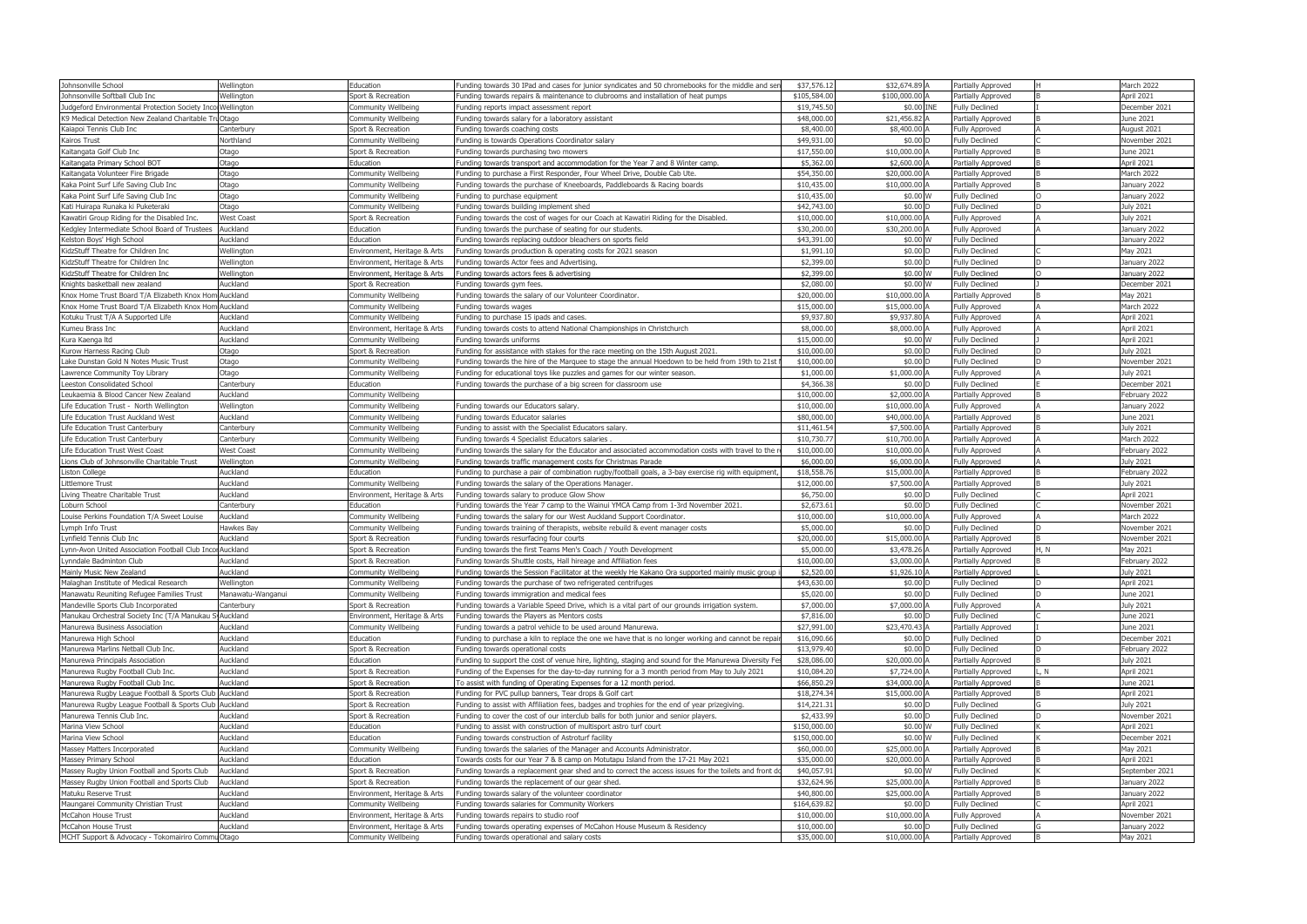| Mercy Hospice Auckland Ltd                                 | Auckland               | Community Wellbeing          | Funding towards six months cleaning costs for our facility.                                                                        | \$50,760.00  | \$10,000.00 A     | Partially Approved    |                  | July 2021        |
|------------------------------------------------------------|------------------------|------------------------------|------------------------------------------------------------------------------------------------------------------------------------|--------------|-------------------|-----------------------|------------------|------------------|
| Metro Mt Albert Sports Club Incorporated                   | Auckland               | Sport & Recreation           | Towards the cost of purchasing new portable goals and new footballs for training and match day                                     | \$16,420.6   | \$0.00 W          | <b>Fully Declined</b> |                  | May 2021         |
| Metro Youth Trust                                          | Canterbury             | Community Wellbeing          | Funding towards the floor materials (Kwila wood) for a "Dance Studio floor."                                                       | \$14,799.00  | \$0.00 D          | <b>Fully Declined</b> |                  | Vovember 2021    |
| <b>Migrant Action Trust</b>                                | Auckland               | Community Wellbeing          | Funding towards Project Officer salary                                                                                             | \$15,000.00  | \$5,000.00 A      | Partially Approved    |                  | lune 2021        |
| <b>Migrant Action Trust</b>                                | Auckland               | Community Wellbeing          | Funding towards Project Coordinator salary                                                                                         | \$20,000.0   | \$20,000.00 A     | <b>Fully Approved</b> |                  | lanuary 2022     |
| <b>Migrant Action Trust</b>                                | Auckland               | Community Wellbeing          | We are seeking a contribution towards the salary of our Coordinator                                                                | \$20,000.00  | \$0.00 W          | <b>Fully Declined</b> |                  | February 2022    |
| Milton Boat Club Inc                                       | Otago                  | Sport & Recreation           | Funding towards medical costs for the 2021 Lake Waihola Boat Marathon                                                              | \$2,291.0    | \$2,291.03        | <b>Fully Approved</b> |                  | lune 2021        |
| Momentum Charitable Trust                                  | Auckland               | Community Wellbeing          | Funding towards costs to run 2 x 7 day work ready programmes                                                                       | \$20,650.0   | \$10,000.00 A     | Partially Approved    |                  | lune 2021        |
| Moray Foundation Trust                                     | Otago                  | Community Wellbeing          | Funding towards administrator contract                                                                                             | \$2,300.0    | \$1,318.56        | Partially Approved    |                  | June 2021        |
| Mt Albert Ramblers Softball Club                           | Auckland               | Sport & Recreation           | Funding towards costs associated with attending the Womens NZ Softball National in March 2022                                      | \$6,193.00   | \$4,141.73 A      | Partially Approved    |                  | December 2021    |
| Mt Albert/Ponsonby Association Football Club Ind           | <b>Auckland</b>        | Sport & Recreation           | Funding towards operational costs                                                                                                  | \$10,000.0   | \$5,000.00        | Partially Approved    |                  | lune 2021        |
| Multicultural Whangarei Incorporated                       | Northland              | Community Wellbeing          | Funding for three months wages for our Volunteer Coordinator and Events Coordinator                                                | \$14,520.00  | \$0.00 D          | <b>Fully Declined</b> |                  | July 2021        |
| Muriwai Volunteer Lifeguard Serivce                        | Auckland               | Sport & Recreation           | Funding towards 6 paddleboards                                                                                                     | \$12,570.00  | \$0.00 D          | <b>Fully Declined</b> |                  | July 2021        |
| Neighbourhood Support Waitakere Inc                        | Auckland               | Community Wellbeing          | Funding towards staff wages                                                                                                        | \$90,000.0   | \$45,000.00       | Partially Approved    |                  | March 2022       |
| Nelson Mountain Bike Club Incorporated                     | Tasman                 | Sport & Recreation           | Funding to purchase a designated first response vehicle.                                                                           | \$23,399.00  | \$0.00 D          | <b>Fully Declined</b> |                  | May 2021         |
| Netball Manurewa Inc                                       | Auckland               | Sport & Recreation           | Funding towards General Manager & Administrator salaries                                                                           | \$111,800.0  | \$25,000.00       | Partially Approved    |                  | July 2021        |
| Netball Manurewa Inc                                       | Auckland               | Sport & Recreation           | Funding towards salaries                                                                                                           | \$111,800.00 | \$0.00 W          | <b>Fully Declined</b> |                  | July 2021        |
| Netball South Zone Inc                                     | Southland              | Sport & Recreation           | Funding toward salaries and court hireage                                                                                          | \$36,394.00  | \$0.00 D          | <b>Fully Declined</b> |                  | June 2021        |
| Netball South Zone Inc                                     | Southland              | Sport & Recreation           | Funding towards Salaries and Court hire                                                                                            | \$32,803.63  | \$30,000.00 A     | Partially Approved    | <b>H &amp; N</b> | February 2022    |
| Neuro Connection Foundation                                | Auckland               | Community Wellbeing          | Funding towards a part Salary for our Senior Rehabilitation Specialist & the full Salary of our Admin                              | \$76,000.00  | \$50,000.00       | Partially Approved    |                  | November 2021    |
| New Brighton & Districts Historical Society & Mu           | s Canterbury           | Environment, Heritage & Arts | Funding towards a heat pump.                                                                                                       | \$4,215.00   | \$0.00 D          | <b>Fully Declined</b> |                  | <b>July 2021</b> |
| New Lynn Lions                                             | Auckland               | Community Wellbeing          | Funding to help cover the costs of the New Lynn Christmas Parade on the 4th December 2021.                                         | \$8,500.00   | \$2,000.00 A      | Partially Approved    |                  | May 2021         |
| New Lynn RSA - Indoor Bowls Section                        | Auckland               | Sport & Recreation           | Funding towards the purchase of 2 set of bowls                                                                                     | \$1,720.00   | \$1,720.00 /      | <b>Fully Approved</b> |                  | May 2021         |
| New Lynn School                                            | Auckland               | Education                    | Funding towards our integrated asphalt bike track as part of our Bikes in Schools project.                                         | \$17,650.0   | \$17,650.00 A     | <b>Fully Approved</b> |                  | April 2021       |
| New Lynn Sea Scouts Group                                  | Auckland               | Community Wellbeing          | Funding towards the purchase of two boat trailers, safety helmets & fees for entry to the national so                              | \$19,728.0   | \$5,000.00        | Partially Approved    |                  | November 2021    |
| New Windsor Playcentre                                     | Auckland               | Education                    | Funding to install a set of monkey bars.                                                                                           | \$3,670.00   | \$3,669.53        | Partially Approved    |                  | May 2021         |
| New Zealand Choral Federation Inc                          | Wellington             | Environment, Heritage & Arts | Funding towards live streaming costs of the choral connect convention                                                              | \$17,750.0   | \$0.00 D          | <b>Fully Declined</b> |                  | April 2021       |
| New Zealand Country Music Festival Trust                   | Southland              | Environment, Heritage & Arts | Funding towards Country Music Festival                                                                                             | \$22,809.63  | \$0.00 W          | <b>Fully Declined</b> |                  | March 2022       |
| New Zealand Indian Senior Citizens Assn                    | Auckland               | Community Wellbeing          | Funding towards hire of Blockhouse Bay Community hall and cleaning costs                                                           | \$2,220.00   | \$2,220.00 A      | <b>Fully Approved</b> |                  | November 2021    |
| New Zealand Lethwei Federation Incorporated                | Wellington             | Sport & Recreation           | Funding is for safety equipment and the cost of freighting it to the training venue.                                               | \$15,587.0   | \$15,587.00 A     | <b>Fully Approved</b> |                  | March 2022       |
| New Zealand Metropolitan Trotting Club                     | Canterbury             | Sport & Recreation           | We are requesting assistance for the fire safety upgrade to bring the Metropolitan Stand up to comp                                | \$87,380.00  | \$74,445.00 /     | Partially Approved    |                  | December 2021    |
| New Zealand Metropolitan Trotting Club                     | Canterbury             | Sport & Recreation           | To assist with the cost of the principal payments covering commercial, cyber and liability insurance f                             | \$93,615.84  | \$66,800.00 A     | Partially Approved    |                  | March 2022       |
| New Zealand Nepal Society Inc.                             | Auckland               | Community Wellbeing          | Funding towards the Community Wellbeing Program for stadium hire and badminton shuttles.                                           | \$10,093.5   | \$5,000.00        | Partially Approved    |                  | July 2021        |
| New Zealand Songwriters Trust                              | Southland              | Environment, Heritage & Arts | Funding towards hosting the NZ Country Music Awards 2022.                                                                          | \$19,064.7   | \$15,000.00       | Partially Approved    |                  | January 2022     |
| Newlands Community House Inc                               | Nellington             | Community Wellbeing          | Funding towards repairs to the mobility van                                                                                        | \$10,000.00  | \$10,000.00 A     | <b>Fully Approved</b> |                  | August 2021      |
| Newton Central School                                      | Auckland               | Education                    | Funding for a large-scale compost bin as part of the establishment of a community composting hub                                   | \$2,400.0    | \$2,400.00        | <b>Fully Approved</b> |                  | December 2021    |
| Nga Whaotapu o Tamaki Makaurau Trust                       | Auckland               | Environment, Heritage & Arts | Funding towards purchase of Trailer, Operational expenses and salary for Creative Director                                         | \$56,731.00  | \$30,000.00       | Partially Approved    |                  | July 2021        |
| Ngakawau Rugby Football Club Inc                           | West Coast             | Sport & Recreation           | Funding towards jerseys and shorts for 3 additional teams.                                                                         | \$6,786.00   | \$6,786.00 A      | <b>Fully Approved</b> |                  | March 2022       |
| Ngati Umutahi Rugby League Sports and Cultura              | Auckland               | Sport & Recreation           | Funding to attend the National Maori Rugby League Tournament hosted in Rotorua from the 22nd to                                    | \$10,784.40  | \$10,784.00       | Partially Approved    |                  | lune 2021        |
| North Canterbury Basketball Association                    | Canterbury             | Sport & Recreation           | Funding towards court hire for the 2021 season.                                                                                    | \$28,750.00  | \$0.00 D          | <b>Fully Declined</b> |                  | April 2021       |
| North Canterbury Basketball Association                    | Canterbury             | Sport & Recreation           | Funding towards the Salaries for Finance Administrator and Community Development Manager                                           | \$19,500.00  | \$19,500.00 A     | <b>Fully Approved</b> |                  | March 2022       |
| North Canterbury Netball Centre                            | Canterbury             | Sport & Recreation           | Nages for our Centre Manager                                                                                                       | \$10,000.00  | $$0.00$ $\square$ | <b>Fully Declined</b> |                  | April 2021       |
| North Canterbury Rams Indoor Sports Inc                    | Canterbury             | Sport & Recreation           | Funding towards team uniforms                                                                                                      | \$4,080.0    | \$4,080.00 A      | <b>Fully Approved</b> |                  | April 2021       |
| North Canterbury School of Dance PTA Incorpora Canterbury  |                        | Sport & Recreation           | Funding to send our team to the National Young Performer Awards (PACANZ) in Palmerston North in                                    | \$4,800.00   | \$0.00 D          | <b>Fully Declined</b> |                  | July 2021        |
| North Shore Tigers Australian Football Club Incol Auckland |                        | Sport & Recreation           | Funding towards uniforms and sporting equipment                                                                                    | \$5,803.00   | \$0.00 D          | <b>Fully Declined</b> |                  | June 2021        |
| North Wellington Indoor Bowls Associaton Incorp Wellington |                        | Sport & Recreation           | Funding towards accommodation costs for Napier Tournament                                                                          | \$2,580.00   | $$0.00$ D         | <b>Fully Declined</b> |                  | November 2021    |
| North Wellington Voluntary Service Awards                  | Wellington             | Community Wellbeing          | Funding towards plaques and engraving for the Volunteer Service awards                                                             | \$1,007.40   | \$1,007.40 A      | <b>Fully Approved</b> |                  | May 2021         |
| Northern Buller Communities Society Incorporat             | <b>West Coast</b>      | Environment, Heritage & Arts | Funding towards the costs of lighting, acoustic materials & sound system for the Lyric Theatre                                     | \$106,938.7  | \$0.00 D          | <b>Fully Declined</b> |                  | April 2021       |
| Northwest Church of the Good Shepherd                      | Auckland               | Community Wellbeing          | Funding towards community centre equipment fitout                                                                                  | \$38,169.4   | \$38,169.47 A     | <b>Fully Approved</b> |                  | April 2021       |
| NZ Barok Incorporated                                      | Auckland               | Environment, Heritage & Arts | Funding towards production costs for two concerts in October 2021                                                                  | \$7,950.00   | \$0.00 W          | <b>Fully Declined</b> |                  | August 2021      |
| NZ Council of Victim Support Groups Inc                    | Auckland               | Community Wellbeing          | Funding towards salaries                                                                                                           | \$10,092.30  | \$0.00 W          | <b>Fully Declined</b> |                  | May 2021         |
| NZ Council of Victim Support Groups Inc                    | Auckland               | Community Wellbeing          | Funding towards salaries                                                                                                           | \$10,092.3   | \$0.00 D          | <b>Fully Declined</b> |                  | May 2021         |
| NZ Council of Victim Support Groups Inc                    | Auckland               | Community Wellbeing          | Funding towards Coordinator salary                                                                                                 | \$5,046.1    | \$0.00 D          | <b>Fully Declined</b> |                  | Vovember 2021    |
| NZ Council of Victim Support Groups Inc                    | Auckland               | Community Wellbeing          | Funding towards four weeks salary of Victim Support's Christchurch Service Coordinator and two Su                                  | \$15,461.54  | \$15,461.54 A     | <b>Fully Approved</b> |                  | Eebruary 2022    |
| NZ Ethnic Social Services Trust                            | Auckland               | Community Wellbeing          | Funding towards the social workers salaries and the Manager.                                                                       | \$150,000.0  | \$20,000.00 A     | Partially Approved    |                  | May 2021         |
| NZ Ethnic Social Services Trust                            | Auckland               | Community Wellbeing          | Funding towards Counselling & Social Support contracts                                                                             | \$53,040.00  | \$35,000.00 A     | Partially Approved    |                  | March 2022       |
| NZ Foundation for Conductive Education                     |                        | Community Wellbeing          |                                                                                                                                    | \$1,025.00   | \$0.00 D          | <b>Fully Declined</b> |                  | April 2021       |
| NZ Korean Youth Community Trust                            | Canterbury<br>Auckland |                              | Funding towards annual subscriptions and membership fees                                                                           | \$7,475.00   | \$0.00 INE        | <b>Fully Declined</b> |                  | December 2021    |
| NZ Ukulele Trust                                           | Auckland               | Environment, Heritage & Arts | Funding towards venue hire.<br>Venue hire and associated costs for the 2021 Ukulele Festival to be held at the Trusts Arena on the | \$17,510.00  | \$10,000.00 A     | Partially Approved    |                  | April 2021       |
| Ohana Young Parent Charitable Trust                        |                        | Environment, Heritage & Arts |                                                                                                                                    | \$2,871.99   | \$2,500.00 A      |                       |                  | June 2021        |
|                                                            | Auckland               | Community Wellbeing          | Funding to cover specific courses within our ten week program. This is St Johns infant care certificat                             |              |                   | Partially Approved    |                  |                  |
| Ohoka Cricket Club Incorporated                            | Canterbury             | Sport & Recreation           | Funding towards phase two of our portable covers project.                                                                          | \$7,000.00   | $$0.00$ $\square$ | <b>Fully Declined</b> |                  | Eebruary 2022    |
| Oke Charity                                                | Auckland               | Community Wellbeing          | Funding to purchase a van.                                                                                                         | \$47,645.00  | \$41,430.43 A     | Partially Approved    |                  | May 2021         |
| One Tree Hill College                                      | Auckland               | Education                    | Funding towards Basketball coaching fees                                                                                           | \$6,000.00   | \$6,000.00 A      | <b>Fully Approved</b> |                  | January 2022     |
| One Tree Hill College                                      | Auckland               | Education                    | unding towards coaching costs                                                                                                      | \$6,000.00   | \$0.00 W          | <b>Fully Declined</b> |                  | lanuary 2022     |
| Onehunga Business Association Inc                          | Auckland               | Community Wellbeing          | Funding towards musician costs for Music on the Mall, October 2021                                                                 | \$1,605.00   | \$0.00 W          | <b>Fully Declined</b> |                  | August 2021      |
| Onehunga Business Association Inc                          | Auckland               | Community Wellbeing          | Funding towards Christmas parade                                                                                                   | \$1,355.00   | \$0.00 W          | <b>Fully Declined</b> |                  | December 2021    |
| Onehunga Playcentre                                        | Auckland               | Community Wellbeing          | Funding to cover the annual costs of contracting a cleaner.                                                                        | \$7,000.00   | \$7,000.00 A      | <b>Fully Approved</b> |                  | July 2021        |
| Opunake Indoor Basketball Association                      | Taranaki               | Sport & Recreation           | Funding towards Court hireage and entry fees to attend tournament at Easter                                                        | \$8,970.00   | \$7,995.00 A      | Partially Approved    | L & N            | lanuary 2022     |
| Opunake Indoor Basketball Association                      | Taranaki               | Sport & Recreation           | Funding towards court hireage and tournament entry fees                                                                            | \$8,970.00   | \$0.00 W          | <b>Fully Declined</b> |                  | January 2022     |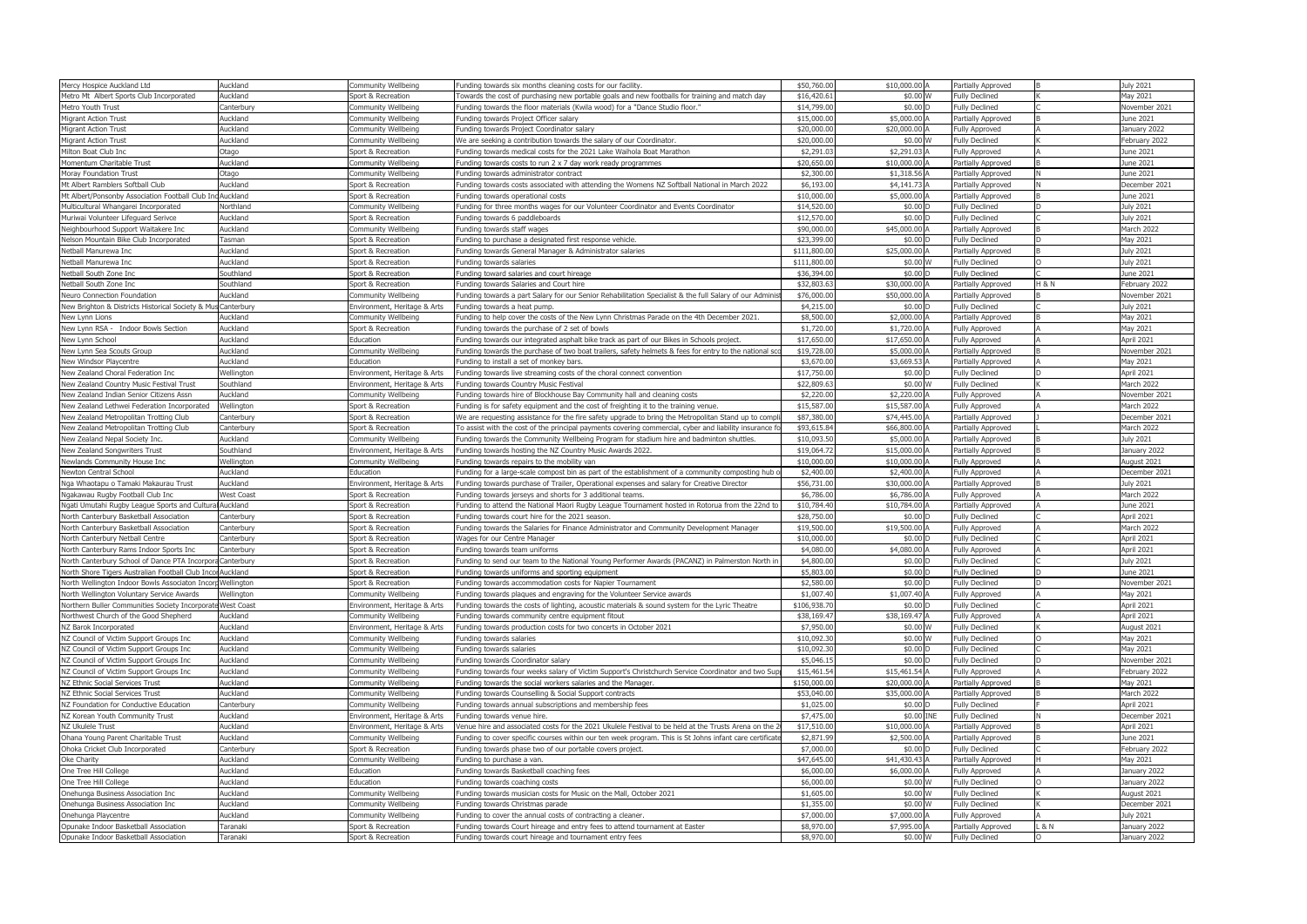| Oratia District School                                      | Auckland                               | Education                                  | Funding towards replacing the junior school playground and safety matting.                                                                             | \$74,000.0              | \$40,000.00 A            | Partially Approved                             |       | January 2022                    |
|-------------------------------------------------------------|----------------------------------------|--------------------------------------------|--------------------------------------------------------------------------------------------------------------------------------------------------------|-------------------------|--------------------------|------------------------------------------------|-------|---------------------------------|
| Otago Academy of Sport Incorporated                         | Otago                                  | Sport & Recreation                         | Funding towards administration & operational costs                                                                                                     | \$10,000.0              | $$0.00$ D                | <b>Fully Declined</b>                          |       | June 2021                       |
| <b>Otago Community Hospice</b>                              | Otago                                  | Community Wellbeing                        | Funding towards salary costs for our South Otago Community Care Coordinator wages.                                                                     | \$30,000.0              | \$30,000.00              | <b>Fully Approved</b>                          |       | August 2021                     |
| Otago Country Cricket Association Inc.                      | Otago                                  | Sport & Recreation                         | Funding towards the purchase of cricket balls for the new season                                                                                       | \$4,521.7               | \$4,521.73 A             | Fully Approved                                 |       | August 2021                     |
| Otago Cricket Association Inc                               | Otago                                  | Sport & Recreation                         | Funding to purchase two giant cricket specific inflatables.                                                                                            | \$4,000.0               | \$0.00 D                 | <b>Fully Declined</b>                          |       | November 2021                   |
| Otago Organics                                              | Otago                                  | Environment, Heritage & Arts               | Funding to run a workshop to enhance and be inclusive for the home gardener in a holistic, sustainal                                                   | \$1,132.00              | \$917.35                 | Partially Approved                             |       | May 2021                        |
| Otago Racing Club Incorporated                              | Otago                                  | Sport & Recreation                         | The purchase of six starting gates for the ability to increase the starting numbers of horses at Wingai                                                | \$73,435.0              | \$25,000.00 A            | Partially Approved                             |       | April 2021                      |
| Otahuhu Business Association Inc                            | Auckland                               | Community Wellbeing                        | Funding towards waste stations at the Otahuhu Food Festival on Saturday 25th Sept 2021 on the ma                                                       | \$2,960.0               | \$0.00 W                 | <b>Fully Declined</b>                          |       | August 2021                     |
| Otautahi Roller Derby League                                | Canterbury                             | Sport & Recreation                         | Funding towards uniforms & jackets                                                                                                                     | \$2,095.1               | \$0.00 D                 | <b>Fully Declined</b>                          |       | April 2021                      |
| Outward Bound Trust of New Zealand                          | Otago                                  | Community Wellbeing                        | Funding for 4 students to attend an OB Youth Development course.                                                                                       | \$18,664.28             | \$18,664.28 A            | <b>Fully Approved</b>                          |       | <b>July 2021</b>                |
| Owaka Cricket Club                                          | Otago                                  | Sport & Recreation                         | Funding towards upgrading training facilities and equipment                                                                                            | \$5,594.4               | \$0.00 W                 | <b>Fully Declined</b>                          |       | <b>July 2021</b>                |
| Oxford Area School- Board of Trustees                       | Canterbury                             | Education                                  | Funding to purchase a 16" computer controlled Telescope                                                                                                | \$7,500.0               | \$0.00                   | <b>Fully Declined</b>                          |       | June 2021                       |
| Palm Street Gallery Incorporated                            | West Coast                             | Environment, Heritage & Arts               | Funding towards operational costs                                                                                                                      | \$8,366.97              | $$0.00$ D                | <b>Fully Declined</b>                          |       | April 2021                      |
| Palm Street Gallery Incorporated                            | <b>Nest Coast</b>                      | Environment, Heritage & Arts               | Funding towards operational costs.                                                                                                                     | \$8,372.14              | \$8,372.14               | <b>Fully Approved</b>                          |       | <b>July 2021</b>                |
| Panmure Squash Rackets Club                                 | Auckland                               | Sport & Recreation                         | Funding towards repair & maintenance of the court walls                                                                                                | \$15,000.0              | \$7,500.00 A             | Partially Approved                             |       | December 2021                   |
| Papakura Volunteer Coastguard                               | Auckland                               | Community Wellbeing                        | Replacement tow vehicle for our rescue vessel as the existing tow vehicle has reached the end of its                                                   | \$21,734.78             | \$21,734.00 A            | Partially Approved                             |       | April 2021                      |
| Papanui Redwood Association Football Club                   | Canterbury                             | Sport & Recreation                         | Funding towards upgrading floodlights at Own Mitchell Park                                                                                             | \$13,000.0              | \$5,000.00               | Partially Approved                             |       | April 2021                      |
| Papatoetoe Knights                                          | Auckland                               | Sport & Recreation                         | Funding towards playing equipment                                                                                                                      | \$2,098.65              | \$0.00 D                 | <b>Fully Declined</b>                          |       | <b>July 2021</b>                |
| Papatoetoe Rugby Football Club Incorporated                 | Auckland                               | Sport & Recreation                         | Funding to help offset the cost of providing playing uniforms for the 2022 season.                                                                     | \$5,000.0               | \$5,000.00 A             | Fully Approved                                 |       | January 2022                    |
| Papatoetoe Tennis Club                                      | Auckland                               | Sport & Recreation                         | Funding to help offset the cost of providing coaching services for the period 1 December 2021 to 30                                                    | \$3,000.0               | \$3,000.00               | <b>Fully Approved</b>                          |       | January 2022                    |
| Parent Aid Waitakere Inc.                                   | Auckland                               | Community Wellbeing                        | Funding towards wages & operational expenses.                                                                                                          | \$8,000.0               | \$8,000.00 A             | <b>Fully Approved</b>                          |       | April 2021                      |
| Parent to Parent Greater Canterbury Region                  | Canterbury                             | Community Wellbeing                        | Funding towards our Regional Coordinators wages                                                                                                        | \$6,500.0               | \$0.00 D                 | <b>Fully Declined</b>                          |       | June 2021                       |
| Parent to Parent Otago                                      | )tago                                  | Community Wellbeing                        | Funding towards Regional Coordinator Salary                                                                                                            | \$6,500.0               | \$0.00 D                 | <b>Fully Declined</b>                          |       | June 2021                       |
| Parent to Parent Otago                                      | Otago                                  | Community Wellbeing                        | Funding to support for our Regional Coordinators salary.                                                                                               | \$7,500.0               | \$0.00 D                 | <b>Fully Declined</b>                          |       | February 2022                   |
| ParentPort North Incorporated                               | Northland                              | Community Wellbeing                        | Funding to cover indemnity insurance.                                                                                                                  | \$1,370.0               | \$0.00 INE               | <b>Fully Declined</b>                          |       | July 2021                       |
| Parkinson's New Zealand Charitable Trust                    | Vellington                             | Community Wellbeing                        | Request for a contribution towards the salary of the Otago Parkinsons Nurse                                                                            | \$7,540.0               | \$4,000.00               | Partially Approved                             |       | January 2022                    |
| Parkinson's New Zealand Charitable Trust                    | Wellington                             | Community Wellbeing                        | Funding contribution towards the salary of the West Auckland Parkinsons Nurse.                                                                         | \$9,216.0               | \$2,000.00 A             | Partially Approved                             |       | February 2022                   |
| Parkinson's New Zealand Charitable Trust                    | Wellington                             |                                            | Funding towards a contribution for the salary of the Parkinsons Nurse who supports people in the Joh                                                   | \$11,551.58             | \$11,551.58 A            |                                                |       | March 2022                      |
|                                                             | Naikato                                | Community Wellbeing<br>Education           |                                                                                                                                                        | \$19,405.1              | \$0.00 D                 | Fully Approved<br><b>Fully Declined</b>        |       | June 2021                       |
| Patricia Avenue School                                      | Auckland                               |                                            | Funding towards the purchase of Assistive Technology equipment                                                                                         |                         |                          |                                                |       |                                 |
| Penina Health Trust                                         |                                        | Community Wellbeing                        | Funding towards the Events Coordinators salary.                                                                                                        | \$7,500.0<br>\$55,000.0 | \$0.00 D                 | <b>Fully Declined</b>                          |       | November 2021                   |
| Performing Arts Charitable Trust                            | Bay of Plenty                          | Community Wellbeing                        | Funding towards Arts & Events Director salary                                                                                                          |                         | \$0.00                   | <b>Fully Declined</b>                          |       | June 2021                       |
| Piha Surf Life Saving Club Inc                              | Auckland                               | Community Wellbeing                        | Funding towards the annual cost of the Head Coaches salary.                                                                                            | \$17,500.0              | \$13,000.00 A            | Partially Approved                             |       | January 2022                    |
| Pillars - Ka Pou Whakahou Incorporated                      | Auckland                               | Community Wellbeing                        | Funding is towards our Mentor Co-ordinator.                                                                                                            | \$15,000.0              | \$10,000.00              | Partially Approved                             |       | November 2021                   |
| Pioneer Basketball Club Inc                                 | Canterbury                             | Sport & Recreation                         | Funding to purchase 50x Fox 40 whistles and lanyards for use by trainee junior referees                                                                | \$890.0                 | \$0.00 INE               | <b>Fully Declined</b>                          |       | July 2021                       |
| Pioneer Basketball Club Inc                                 | Canterbury                             | Sport & Recreation                         | Funding towards two sets of uniforms.                                                                                                                  | \$1,857.3               | \$1,857.36 A             | <b>Fully Approved</b>                          |       | July 2021                       |
| Pioneer Basketball Club Inc                                 | Canterbury                             | Sport & Recreation                         | Funding towards polo shirts for the volunteer coaches.                                                                                                 | \$960.0<br>\$2,000.0    | \$0.00 INE<br>\$0.00     | <b>Fully Declined</b>                          |       | <b>March 2022</b><br>March 2022 |
| Pioneer Basketball Club Inc                                 | Canterbury                             | Sport & Recreation                         | Funding towards uniforms for two junior boys teams.                                                                                                    |                         |                          | <b>Fully Declined</b>                          |       |                                 |
| Playaz Volleyball Club                                      | Auckland                               | Sport & Recreation                         | Funding towards costs to attend Volleyball Champs October 2021                                                                                         | \$10,823.9              | \$0.00 W                 | <b>Fully Declined</b>                          |       | November 2021                   |
| Playbak 24/8 Ltd                                            | Nellington                             | Sport & Recreation                         | Funding towards the purchase of Aerobic Stepboards                                                                                                     | \$13,825.0              | \$0.00 INE               | <b>Fully Declined</b>                          |       | December 2021                   |
| Point Chevalier Bowling Club                                | Auckland                               | Sport & Recreation                         | Funding towards the annual utility costs.                                                                                                              | \$17,200.0              | \$0.00 D                 | <b>Fully Declined</b>                          |       | June 2021                       |
| Pomaria Primary School                                      | Auckland                               | Education                                  | Funding towards new sound system equipment.                                                                                                            | \$27,359.0              | \$15,000.00 A            | Partially Approved                             |       | January 2022                    |
| Potikohua Charitable Trust                                  | <b>Vest Coast</b>                      | Community Wellbeing                        | Funding towards covering our overheads and wages towards our volunteer co-ordinator                                                                    | \$16,000.0              | \$10,000.00              | Partially Approved                             | H & L | June 2021                       |
| Presbyterian Support Central                                | Vellington                             | Community Wellbeing                        | Funding towards music therapy for Enlivens Cashmere Home & Cashmere Heights Home                                                                       | \$12,440.4              | \$9,962.40 A             | Partially Approved                             | l. I  | April 2021                      |
| Presbyterian Support Northern                               | Auckland                               | Community Wellbeing                        | Funding towards annual rent in Avondale                                                                                                                | \$25,000.0              | \$5,000.00 A             | Partially Approved                             |       | April 2021                      |
| Prospect Primary School                                     | Auckland                               | Education                                  | Funding to assist with year 5 & 6 camp transport costs                                                                                                 | \$2,393.68              | \$2,217.40 A             | Partially Approved                             |       | April 2021                      |
| Prospect Primary School                                     | Auckland                               | Education                                  | Funding towards bikes in schools project                                                                                                               | \$30,000.00             | \$20,000.00 A            | Partially Approved                             |       | November 2021                   |
| Public Works Performing Arts Collective Inc T/A             | <b>Auckland</b>                        | Education                                  | Funding towards TYP Theatresports Tutors                                                                                                               | \$10,000.0              | \$4,000.00 A             | Partially Approved                             |       | February 2022                   |
| Puketiro Gun Club                                           | Otago                                  | Sport & Recreation                         | Funding towards the replacement of the clubrooms roof, a small deck and a roof over the storage cor                                                    | \$28,031.1              | \$24,374.92 A            | Partially Approved                             |       | February 2022                   |
| QEII Swim Club Incorporated                                 | Canterbury                             | Sport & Recreation                         | Funding to assist with ongoing coaching costs                                                                                                          | \$6,000.0               | \$0.00 D                 | <b>Fully Declined</b>                          |       | April 2021                      |
| QEII Swim Club Incorporated                                 | Canterbury                             | Sport & Recreation                         | Funding towards accommodation costs to attend 2021 New Zealand Short Course Swimming Champi                                                            | \$2,000.0               | \$0.00 D                 | <b>Fully Declined</b>                          |       | July 2021                       |
| Race4Life Trust                                             | Auckland                               | Community Wellbeing                        | Funding for our Office Manager.                                                                                                                        | \$20,000.0              | $$0.00$ D                | <b>Fully Declined</b>                          |       | July 2021                       |
| Rangeview Intermediate School                               | Auckland                               | Education                                  | Funding towards hosting the West Auckland Kapa Haka competition, Piupiu for the Kapa Haka studen                                                       | \$41,292.14             | \$0.00 D                 | <b>Fully Declined</b>                          |       | November 2021                   |
| Rangi Ruru Girls' School Board of Governors Inco Canterbury |                                        | Education                                  | Funding to assist with the hire of sound equipment for the bi-annual Performing Arts Showcase to be                                                    | \$4,970.00              | \$0.00 D                 | <b>Fully Declined</b>                          |       | July 2021                       |
| Rangi Ruru Girls' School Board of Governors Inc             | cCanterbury                            | Education                                  | Funding towards assistance with accommodation to attend the Secondary Schools Water Polo champ                                                         | \$5,600.00              | \$0.00 D                 | <b>Fully Declined</b>                          |       | February 2022                   |
| Rangiora Dramatic Society                                   | Canterbury                             | Environment, Heritage & Arts               | Funding towards upgrade of sound system                                                                                                                | \$2,000.0               | \$2,000.00 A             | <b>Fully Approved</b>                          |       | November 2021                   |
| Rangiora Toy Library Incorporated                           | Northland                              | Community Wellbeing                        | Funding towards the cost of rent for our amazing community Toy Library.                                                                                | \$520.0                 | \$520.02 A               | Fully Approved                                 |       | February 2022                   |
| Ranui 135 Leadership Team                                   | Auckland                               | Community Wellbeing                        | Funding towards salaries to sustain the work in the Entrepreneurial space for our Moana Pasifika con                                                   | \$50,000.0              | \$30,000.00 A            | Partially Approved                             |       | January 2022                    |
| Ranui Action Project Inc                                    | Auckland                               | Community Wellbeing                        | Funding towards operating costs for three months                                                                                                       | \$57,708.0              | \$20,000.00              | Partially Approved                             |       | June 2021                       |
| Ranui Community Centre Incorporated                         |                                        |                                            |                                                                                                                                                        |                         |                          |                                                |       | June 2021                       |
|                                                             | Auckland                               | Community Wellbeing                        | Funding towards Tutor fees and operational expenses                                                                                                    | \$40,000.0              | \$20,000.00              | Partially Approved                             |       |                                 |
| Rape Prevention Education T/A Rape Crisis Auckl Auckland    |                                        | Community Wellbeing                        | Funding towards wages of the Coordinator to support programme delivery costs.                                                                          | \$5,000.0               | \$5,000.00 A             | Fully Approved                                 |       | Special Meeting March 2022      |
| Recreate NZ Trust                                           | Auckland                               | Community Wellbeing                        | Funding towards wage for our Auckland Programme Coordinators                                                                                           | \$30,000.0              | \$7,000.00               | Partially Approved                             |       | November 2021                   |
| Re-Creators Charitable Trust                                | Auckland                               | Environment, Heritage & Arts               | Funding to deliver an after school Upcycle Arts Programme.                                                                                             | \$23,400.00             | \$10,000.00 A            | Partially Approved                             |       | May 2021                        |
| Redhills Community Kindergarten Inc                         | Auckland                               | Education                                  | Funding towards operational costs                                                                                                                      | \$23,470.8              | \$20,432.90 A            | Partially Approved                             |       | June 2021                       |
| Refugees As Survivors New Zealand Trust                     | Auckland                               | Community Wellbeing                        | Funding towards the Training & Development Managers salary                                                                                             | \$50,000.0              | \$40,000.00              | Partially Approved                             |       | January 2022                    |
| Rise and Shine Worship Ministries New Zealand               | Auckland                               | Community Wellbeing                        | Funding towards foodbank, motor vehicle and office expenses.                                                                                           | \$443,041.2             | $$0.00$ D                | <b>Fully Declined</b>                          |       | December 2021                   |
| RiverCare Group, Te Wai o Pareira                           | Auckland                               | Community Wellbeing                        | Funding towards the Coordination Role, Communications, Fish on Drains, signage, hall hire and pam                                                      | \$57,965.00             | \$25,000.00 A            | Partially Approved                             |       | July 2021                       |
| Riversdale School and Community Baths                       | Southland                              | Education                                  | Funding towards a heating system for the pool.                                                                                                         | \$20,000.0              | \$0.00 D                 | <b>Fully Declined</b>                          |       | July 2021                       |
| <b>RNZ Plunket</b><br>RNZ Plunket                           | <b>West Coast</b><br><b>West Coast</b> | Community Wellbeing<br>Community Wellbeing | Funding towards our Community Support Coordinator.<br>Funding to support the operational expenses, including wages, for our Westport Community Service | \$9,000.0<br>\$7,000.00 | \$0.00 W<br>\$7,000.00 A | <b>Fully Declined</b><br><b>Fully Approved</b> |       | August 2021<br>January 2022     |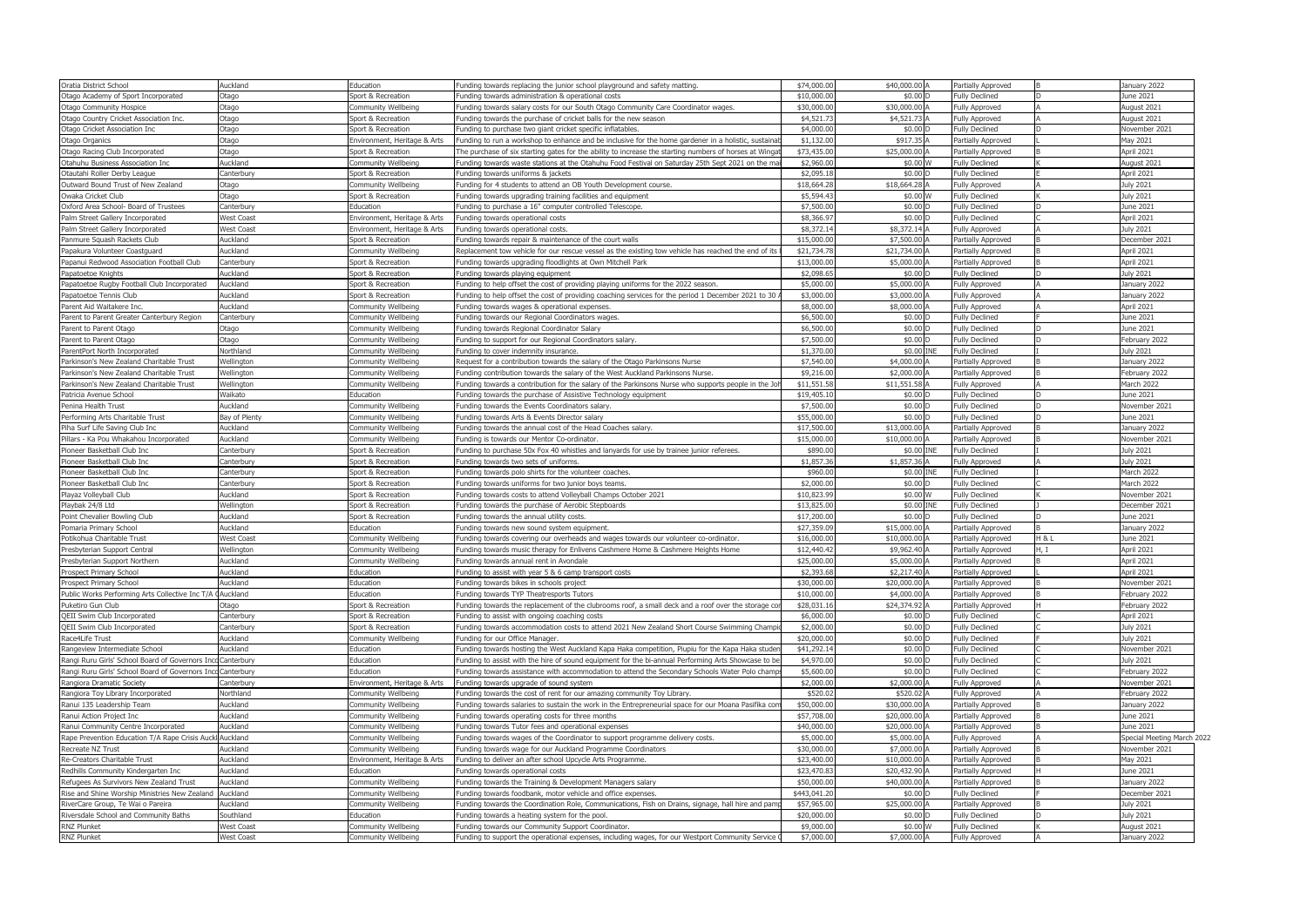| RNZAF Base Auckland Aviation Sports Club Inc Auckland                                              |                          | Sport & Recreation                         | Funding towards the fitting of a ballistic parachute                                                     | \$4,565.48               | \$4,565.48 A          | <b>Fully Approved</b>                          |      | April 2021                  |  |
|----------------------------------------------------------------------------------------------------|--------------------------|--------------------------------------------|----------------------------------------------------------------------------------------------------------|--------------------------|-----------------------|------------------------------------------------|------|-----------------------------|--|
| Road Safety Education Limited                                                                      | Auckland                 | Education                                  | Funding towards the delivery of the RYDA programme                                                       | \$2,000.0                | \$1,400.00            | Partially Approved                             |      | July 2021                   |  |
| Roopa Aur Aap Charitable Trust                                                                     | Auckland                 | Community Wellbeing                        | Funding toward replacement office equipment                                                              | \$2,666.24               | $$0.00$ D             | <b>Fully Declined</b>                          |      | May 2021                    |  |
| Rosebank School                                                                                    | Auckland                 | Education                                  | Funding to complete the installation of Kowhaiwhai panels on the building fascia at the front of the S   | \$5,006.5                | \$4,354.50            | Partially Approved                             |      | ebruary 2022                |  |
| Rotherham School                                                                                   | Canterbury               | Education                                  | Funding towards replacing fencing and gates                                                              | \$34,365.0               | \$5,000.00 A          | Partially Approved                             |      | November 2021               |  |
| Rotorua Hospital Chaplaincy Trust                                                                  | Bay of Plenty            | Community Wellbeing                        | Funding towards salary costs                                                                             | \$5,000.0                | \$0.00 D              | <b>Fully Declined</b>                          |      | June 2021                   |  |
| Royal Forest and Bird Protection Society - Waitak Auckland                                         |                          | Environment, Heritage & Arts               | Funding towards the purchase of curved laminated beams                                                   | \$5,785.                 | \$5,031.00            | Partially Approved                             |      | January 2022                |  |
| Royal Forest and Bird Protection Society of NZ In                                                  | Auckland                 | Environment, Heritage & Arts               | Funding towards the Volunteer Coordinator, who enables the Ark volunteer community to safely under       | \$63,373.0               | \$35,000.00           | Partially Approved                             |      | February 2022               |  |
| Royal New Zealand Foundation Of The Blind Inc                                                      | Wellington               | Community Wellbeing                        | Funding towards Office Rent                                                                              | \$20,000.0               | \$20,000.00           | Fully Approved                                 |      | March 2022                  |  |
| Royal New Zealand Pipe Band's Association Incor                                                    | Canterbury               | Environment, Heritage & Arts               | Funding towards costs to attend National Youth Pipe Bank of NZ concert tour October 2021                 | \$8,922.0                | \$0.00 W              | <b>Fully Declined</b>                          |      | August 2021                 |  |
| Rugby Southland Incorporated                                                                       | Southland                | Sport & Recreation                         | Funding towards two Rugby Development Officers.                                                          | \$22,000.0               | \$0.00 W              | <b>Fully Declined</b>                          |      | April 2021                  |  |
| Rugby Southland Incorporated                                                                       | Southland                | Sport & Recreation                         | Funding towards Rugby Development salaries.                                                              | \$22,000.0               | \$0.00 W              | <b>Fully Declined</b>                          |      | June 2021                   |  |
| Rutherford College                                                                                 | Auckland                 | Education                                  | Funding towards the purchase of two lathes                                                               | \$29,900.0               | \$29,900.00           | <b>Fully Approved</b>                          |      | November 2021               |  |
| Samoa Laalaa Clendon Incorporated                                                                  | Northland                | Community Wellbeing                        | Funding towards uniforms.                                                                                | \$700.0                  | \$600.00              | Partially Approved                             |      | April 2021                  |  |
| Samoan AOG Hamilton Trust                                                                          | Waikato                  | Community Wellbeing                        | Funding towards salary for our Pastor and the repair and renovating of our community center/church       | \$32,310.0               | \$0.00 D              | <b>Fully Declined</b>                          |      | November 2021               |  |
| Samoan Methodist Church Kelston                                                                    | Auckland                 | Community Wellbeing                        | Funding towards office equipment for the church                                                          | \$10,021.0               | $$0.00$ D             | <b>Fully Declined</b>                          |      | April 2021                  |  |
| Sanctuary Community Organic Garden Mahi Whe Auckland                                               |                          | Environment, Heritage & Arts               | Funding towards the water, energy and sustainability project.                                            | \$16,165.0               | \$10,000.00 A         | Partially Approved                             |      | May 2021                    |  |
| School Library Association of New Zealand Aotea Wellington                                         |                          | Education                                  | Funding towards venue hire for SLANZA conference 2021                                                    | \$7,600.0                | \$0.00 W              | <b>Fully Declined</b>                          |      | August 2021                 |  |
| Scout Association of New Zealand - Weymouth S Auckland                                             |                          | Community Wellbeing                        | Funding to assist with the payment of annual insurance premium.                                          | \$7,301.4                | \$5,545.84 A          | Partially Approved                             | N, I | July 2021                   |  |
| Seabrook McKenzie Trust for Specific Learning D                                                    | Canterbury               | Education                                  | Funding towards Insurance costs                                                                          | \$8,422.4                | \$8,422.47            | <b>Fully Approved</b>                          |      | November 2021               |  |
| Seniornet West Auckland Inc                                                                        | Auckland                 | Education                                  | Funding to cover the annual rent for the learning centre in Henderson.                                   | \$10,400.0               | \$8,000.00            | Partially Approved                             |      | July 2021                   |  |
| Shager Ethiopian Entertainment NZ Inc.                                                             | Auckland                 | Education                                  | Funding towards operating costs and tutors wages                                                         | \$9,282.5                | \$3,000.00 A          | Partially Approved                             |      | January 2022                |  |
| Show Me Shorts Film Festival Trust                                                                 | Auckland                 | Environment, Heritage & Arts               | A contribution towards poster printing/distribution costs for the Show Me Shorts Film Festival 2021      | \$4,586.0                | \$3,500.00            | Partially Approved                             |      | <b>July 2021</b>            |  |
| Silver Fern Motorsport Charitable Trust                                                            | Auckland                 | Community Wellbeing                        | Contribution towards the Programme Managers Salary.                                                      | \$25,000.0               | \$13,000.00           | Partially Approved                             |      | January 2022                |  |
| Sir Douglas Bader Intermediate School                                                              | Auckland                 | Education                                  | Funding towards the purchase of 30 iPads and accessories                                                 | \$24,978.0               | \$24,978.00 A         | <b>Fully Approved</b>                          |      | December 2021               |  |
| Sir Douglas Bader Intermediate School                                                              | Auckland                 | Education                                  | Funding towards the purchase of bicycles                                                                 | \$15,876.5               | \$15,876.52           | <b>Fully Approved</b>                          |      | Special Meeting March 2022  |  |
| Sir Edmund Hillary Outdoor Pursuits Centre of I                                                    | Auckland                 | Education                                  | Funding to support 70 students from schools in the Waitakere area - to attend a Hillary Step Scholars    | \$49,000.0               | \$35,000.00 A         | Partially Approved                             |      | July 2021                   |  |
| Sistema Waikato Trust Board                                                                        | Naikato                  | Education                                  | Funding towards transport costs                                                                          | \$1,840.0                | \$0.00 D              | <b>Fully Declined</b>                          |      | June 2021                   |  |
| Skellerup Militaires Marching Teams                                                                | Canterbury               | Sport & Recreation                         | Funding towards accommodation costs to attend NZ Marching Championships in March 2022                    | \$3,500.                 | \$1,024.00            | Partially Approved                             |      | December 2021               |  |
| South Auckland Rangers Association Football an                                                     | d Auckland               | Sport & Recreation                         | Towards the Men's and Women's NRF Team entries.                                                          | \$10,900.0               | $$0.00$ D             | <b>Fully Declined</b>                          |      | April 2021                  |  |
| South Otago Agricultural and Pastoral Society                                                      | Otago                    | Community Wellbeing                        | Funding towards our annual show                                                                          | \$7,540.8                | \$0.00 INE            | <b>Fully Declined</b>                          |      | December 2021               |  |
| South Otago Free Kindergarten Assn Miltor                                                          | Otago                    | Education                                  | Funding towards cleaning costs for Poupoutunoa Kindergarten                                              | \$15,000.0               | \$0.00                | <b>Fully Declined</b>                          |      | March 2022                  |  |
| South Otago Free Kindergarten Assn Milton                                                          | Otago                    | Education                                  | Funding to assist with our ever changing and increased fixed costs of cleaning our kindergarten.         | \$9,000.0                | \$5,000.00 A          | Partially Approved                             |      | March 2022                  |  |
| South Otago Free Kindergarten Association Inc                                                      | Otago                    | Education                                  | Funding to assist with our ever changing and increased fixed costs of cleaning our kindergarten.         | $$10,000$ .              | \$5,000.00            | Partially Approved                             |      | March 2022                  |  |
| South Otago Free Kindergarten Association Inc                                                      | Otago                    | Education                                  | Funding towards cleaning costs.                                                                          | \$15,000.0               | \$5,000.00 A          | Partially Approved                             |      | March 2022                  |  |
| South Otago Free Kindergarten Association Inc.                                                     | Otago                    | Education                                  | Funding towards costs of cleaning the kindergarten.                                                      | \$10,000.0               | \$5,000.00 A          | Partially Approved                             |      | March 2022                  |  |
| South Otago Free Kindergarten Association Inc.                                                     | Otago                    | Education                                  | Funding for our administration/resource officer at Rosebank Kindergarten                                 | \$6,000.0                | \$5,000.00            | Partially Approved                             |      | March 2022                  |  |
| South Otago Gun Club Incorporated                                                                  | Otago                    | Sport & Recreation                         | Funding towards a new Voice Release Systems for our Skeet and Down the Line fields.                      | \$5,393.5                | \$5,393.50 A          | <b>Fully Approved</b>                          |      | June 2021                   |  |
| South Otago Indoor Bowls Association                                                               | Otago                    | Sport & Recreation                         | Funding is required for travel and accommodation to take part in the Southern Region Women's 8's C       | \$1,500.0                | \$1,500.00 A          | <b>Fully Approved</b>                          |      | April 2021                  |  |
| South Otago Indoor Bowls Association                                                               | Otago                    | Sport & Recreation                         | Funding towards team travel & accommodation to the Regional Competition in Timaru.                       | \$1,700.0                | \$1,700.00            | <b>Fully Approved</b>                          |      | May 2021                    |  |
| South Otago Indoor Bowls Association                                                               | Otago                    | Sport & Recreation                         | Funding is required for travel and accommodation for representative players to compete in various co     | \$5,490.0                | \$2,500.00 A          | Partially Approved                             |      | March 2022                  |  |
| Southbrook Cricket Club Incorporated                                                               | Canterbury               | Sport & Recreation                         | Funding to dig up and re-lay our Premier wicket block and improve the irrigation system in the block     | \$6,500.0                | \$6,500.00            | Fully Approved                                 |      | April 2021                  |  |
| Southbrook Cricket Club Incorporated                                                               | Canterbury               | Sport & Recreation                         | Funding to have the grounds and cricket pitches professionally prepared for the coming season.           | \$6,037.                 | \$6,037.50            | <b>Fully Approved</b>                          |      | December 2021               |  |
| Southbrook Netball Club                                                                            | Canterbury               | Sport & Recreation                         | Funding towards netball uniforms                                                                         | \$12,000.0               | \$0.00 INE            | <b>Fully Declined</b>                          |      | June 2021                   |  |
| Southbrook Netball Club                                                                            | Canterbury               | Sport & Recreation                         | Funding towards club gazebo                                                                              | \$3,000.00               | \$3,000.00 A          | Fully Approved                                 |      | June 2021                   |  |
| Southbrook School                                                                                  | Canterbury               | Education                                  | Funding towards seven Activpanels for our learning spaces.                                               | \$15,000.0               | $$0.00$ D             | <b>Fully Declined</b>                          |      | June 2021                   |  |
| Southbrook School                                                                                  | Canterbury               | Education                                  | Funding towards one Activpanel for our learning spaces.                                                  | \$7,000.0                | \$7,000.00 A          | <b>Fully Approved</b>                          |      | November 2021               |  |
| Southern Equestrian Park Trust                                                                     | Southland                | Sport & Recreation                         | Funding towards the purchase of Treadlite surface                                                        | \$20,000.0               | \$20,000.00           | <b>Fully Approved</b>                          |      | August 2021                 |  |
| Southland Multiple Sclerosis Society Inc                                                           | Southland                | Community Wellbeing                        | Funding towards our Registered Nurses salary                                                             | \$5,000.00               | \$5,000.00 A          | <b>Fully Approved</b>                          |      | April 2021                  |  |
| Southland Social Sciences Fair                                                                     | Southland                | Community Wellbeing                        | Funding towards costs to hold the Southland Social Sciences Fair in June                                 | \$2,000.00               | $$0.00$ D             | <b>Fully Declined</b>                          |      | April 2021                  |  |
| Southland Youth One Stop Shop aka Number 1                                                         | Southland                | Community Wellbeing                        | Funding towards the cost of two group Programme Facilitators at the young Hums school holiday pro        | \$3,416.0                | \$0.00 D              | <b>Fully Declined</b>                          |      | February 2022               |  |
| SPAN Charitable Trust T/A Skillwise                                                                | Canterbury               | Community Wellbeing                        | Funding towards the costs of Skillwise's sports programme 2021.                                          | \$4,500.00               | $$0.00$ D             | <b>Fully Declined</b>                          |      | April 2021                  |  |
| SPAN Charitable Trust T/A Skillwise                                                                | Canterbury               | Community Wellbeing                        | Funding towards one months rent                                                                          | \$5,000.00               | \$5,000.00 A          | <b>Fully Approved</b>                          |      | November 2021               |  |
| Special Olympics Waitakere                                                                         | Auckland                 | Sport & Recreation                         | Funding towards accommodation costs to attend National Summer Games held in Hamilton                     | \$7,435.0                | \$7,000.00 A          | Partially Approved                             |      | June 2021                   |  |
| Spirit of Adventure Trust                                                                          | Auckland                 | Community Wellbeing                        | Funding towards the annual refit, maintenance and survey of Spirit of New Zealand, the ship used to      | \$50,000.0               | \$50,000.00 A         | <b>Fully Approved</b>                          |      | March 2022                  |  |
| Sport Otago                                                                                        |                          |                                            |                                                                                                          |                          |                       |                                                |      |                             |  |
|                                                                                                    | Otago                    | Sport & Recreation                         | Funding towards Salary cost for our Sport Clutha coordinator from February to June 2022                  | \$20,000.0               | \$20,000.00 A         | Fully Approved                                 |      | January 2022                |  |
| Sport Southland                                                                                    | Southland                | Sport & Recreation                         | Funding towards Eastern Southland Regional Active Coordinator salary.                                    | \$35,000.0               | \$35,000.00 A         | Fully Approved                                 |      | February 2022               |  |
| Sports Implementation Foundation                                                                   | Auckland                 | Community Wellbeing                        | Funding towards counselling/mentoring costs.                                                             | \$30,000.0               | \$0.00 W              | <b>Fully Declined</b>                          |      | August 2021                 |  |
| Springston Branch of the Christchurch Pony Club                                                    | Canterbury               | Sport & Recreation                         | Funding for the Cross Country Course Design for the Springston Trophy Event to be held October 202       | \$14,000.0               | \$14,000.00 A         | <b>Fully Approved</b>                          |      | February 2022               |  |
| Squash Wellington Districts Inc                                                                    | Wellington               | Sport & Recreation                         | Funding towards the cost of entry fees for the champion squash teams in our district to attend the na    | \$3,251.30               | $$0.00$ D             | <b>Fully Declined</b>                          |      | November 2021               |  |
| Sri Lankan Dance Academy Inc.                                                                      | Wellington               | Environment, Heritage & Arts               | Funding towards purchasing musical instruments                                                           | \$1,212.94               | \$0.00 D              | <b>Fully Declined</b>                          |      | April 2021                  |  |
| St Brigid's School Johnsonville                                                                    | Wellington               | Education                                  | Funding to purchase 40 chromebooks and 2 Airtime basketball hoops.                                       | \$29,772.42              | \$29,772.42 A         | Fully Approved                                 |      | <b>March 2022</b>           |  |
| St Leonards Road School                                                                            | Auckland                 | Education                                  | Funding is towards the cost of the bike track construction.                                              | \$30,000.0               | \$30,000.00 A         | <b>Fully Approved</b>                          |      | January 2022                |  |
| St Marys Catholic School Avondale                                                                  | Auckland                 | Education                                  | Funding towards playground improvements                                                                  | \$33,279.85              | \$10,000.00 A         | Partially Approved                             |      | June 2021                   |  |
| St Mary's School - Milton                                                                          | Otago                    | Education                                  | Funding towards the purchase of 35 I-Pads.                                                               | \$14,000.0               | \$7,000.00            | Partially Approved                             |      | March 2022                  |  |
| St Patrick's Festival Trust                                                                        | Auckland                 | Community Wellbeing                        | Funding towards running the St Patrick's Day festival                                                    | \$19,516.40              | \$10,000.00 A         | Partially Approved                             |      | December 2021               |  |
| St Patrick's School Kaiapoi PTA                                                                    | Canterbury               | Education                                  | Funding towards replacing junior playground                                                              | \$8,000.0                | \$0.00 D              | <b>Fully Declined</b>                          |      | May 2021                    |  |
| Standardbred Stable to Stirrup Charitable Trust<br>Standardbred Stable to Stirrup Charitable Trust | Canterbury<br>Canterbury | Community Wellbeing<br>Community Wellbeing | Funding to assist with 3 months of operational costs<br>Funding towards 4 months wages for horse trainer | \$5,542.55<br>\$4,901.76 | $$0.00$ D<br>\$0.00 W | <b>Fully Declined</b><br><b>Fully Declined</b> |      | April 2021<br>December 2021 |  |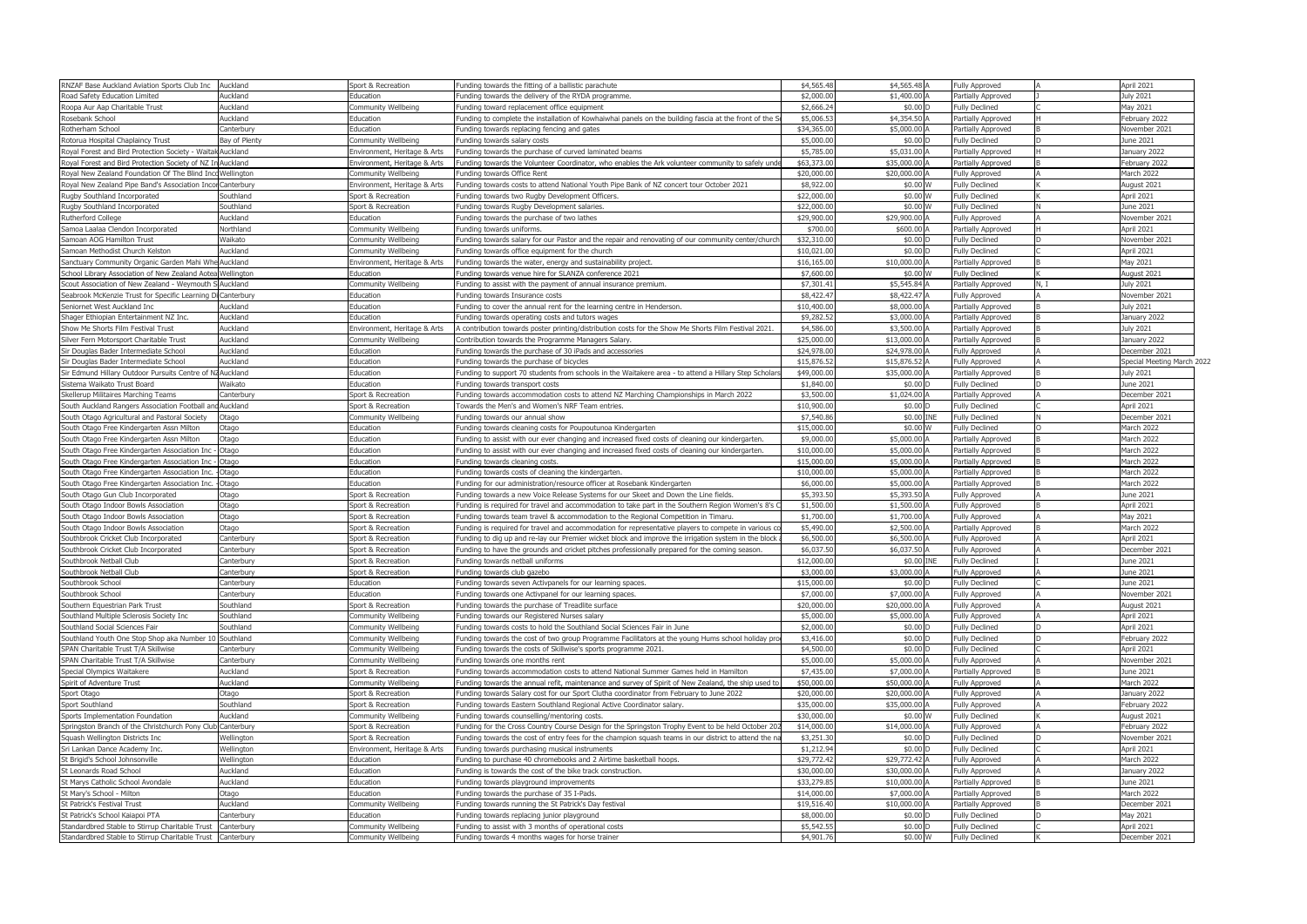| Standardbred Stable to Stirrup Charitable Trust Canterbury  |                  | Communitv Wellbeino          | Funding towards the purchase of hay as an additional feed source for up to 30 horses.The applicatior     | \$2,100.00   | \$2,100,00 A   | <b>Fully Approved</b> | January 2022               |
|-------------------------------------------------------------|------------------|------------------------------|----------------------------------------------------------------------------------------------------------|--------------|----------------|-----------------------|----------------------------|
| StarJam Charitable Trust                                    | Auckland         | ommunity Wellbeing           | Funding towards the salary of our 'Auckland North Regional Programmes Coordinator' who will co           | \$10,000.00  | \$3,000.00     | Partially Approved    | February 2022              |
| Stirling School                                             | Otago            | Education                    | unding towards the cost of our power and rates, as well as cleaning supplies.                            | \$8,500.00   | \$0.00 INE     | <b>Fully Declined</b> | Eebruary 2022              |
| Stratford Companion Animal Assistance Trust                 | Taranaki         | Community Wellbeino          | unding to assist with our basic net annual operating costs, such as rent, power insurance, eftpos an-    | \$6,992.30   | \$6,713.21 A   | Partially Approved    | January 2022               |
| Stratford Eltham Rugby & Sports Club Inc.                   | Taranaki         | port & Recreation            | unding to replace rugby jerseys/netball dresses, shorts and socks.                                       | \$13,259.50  | \$0.00         | <b>Fully Declined</b> | April 2021                 |
| Stratford High School                                       | Taranaki         | Education                    | Funding toward accommodation & van hire to attend National Tournament                                    | \$4,890,00   | \$0.00 W       | <b>Fully Declined</b> | February 2022              |
| Sturaes West Community House                                | Auckland         | Community Wellbeino          | unding towards purchase of Defibrillator-                                                                | \$3,204.36   | $$0.00$ D      | <b>Fully Declined</b> | June 2021                  |
| Suburbs New Lvnn Cricket Club                               | Auckland         | Sport & Recreation           | unding towards coaching and vouth director position.                                                     | \$15,000.0   | \$10,000,00    | Partially Approved    | lovember 2021              |
| Sunnyvale Primary School                                    | Auckland         | Education                    | unding towards qualified outdoor facilitators at our Year 6 camp.                                        | \$5,199.00   | \$0.00 W       | <b>Fully Declined</b> | December 2021              |
| Sunset Speedway                                             | West Coast       | Sport & Recreation           | Funding towards the purchase of fire extinguishers reguired to operate our race track                    | \$5,060,00   | \$5.060.00     | <b>Fully Approved</b> | December 2021              |
| Supervised Access Centres NZ Trust (aka Care fo Auckland    |                  | Community Wellbeino          | Funding towards the wages for 3 of the 13 staff we emplov to deliver high quality Supervised Conta       | \$36,192.00  | \$22,000,00    | Partially Approved    | July 2021                  |
| Surf Life Saving New Zealand - Southern Region Canterbury   |                  | Communitv Wellbeina          | Funding towards 12 portable radios                                                                       | \$15,420,00  | \$10,000,00    | Partially Approved    | June 2021                  |
| Sutton Park School                                          | Auckland         | Education                    | Funding towards costs of school trip to the Zero Waste Zone                                              | \$8,608,70   | \$5,000,00     | Partially Approved    | April 2021                 |
| Swanson Playcentre                                          | Northland        | ommunity Wellbeing           | Funding towards the replacement of the paint kitchen                                                     | \$15,000.0   | \$0.00 W       | <b>Fully Declined</b> | July 2021                  |
| wanson Plavcentre                                           | Northland        | ommunitv Wellbeina           | unding towards the removal and installation of a new kitchen                                             | \$12,019.89  | \$10,452.08 A  | Partially Approved    | July 2021                  |
| vanson School                                               | Auckland         | Education                    | unding towards the purchase of 65 Chromebooks to assist our students with their learning                 | \$20,000,00  | \$15,000.00    | Partially Approved    | April 2021                 |
|                                                             |                  | Education                    |                                                                                                          |              | \$0.00 INE     |                       |                            |
| -alalelei Life Futures Fund                                 | Auckland         |                              | unding towards tertiary scholarships to young Samoans to further their education in Universities in      | \$20,000.00  |                | <b>Fully Declined</b> | July 2021                  |
| Talent Development Southland Charitable Trust Southland     |                  | Sport & Recreation           | unding would be used to directly support the three athletes from the MLT region in the Academy Sou       | \$15,000.00  | \$15.000.00    | <b>Fully Approved</b> | Januarv 2022               |
| TalkLink Trust                                              | Auckland         | Community Wellbeino          | unding towards assistance with the salary of our Occupational Therapist.                                 | \$10,000.00  | \$7,000,00     | Partially Approved    | lovember 2021              |
| TalkLink Trust                                              | Auckland         | `ommunitv Wellbeina          | unding to assist with the costs of purchasing essential equipment used in the assessment, trialling-     | \$10,101,00  | \$0.00 D       | <b>Fully Declined</b> | Januarv 2022               |
| Tangaroa College                                            | Auckland         | Education                    | unding to purchase ten high end Apple Macbook lap Tops and accessories for use by students stu           | \$21,974.30  | \$21,974.30    | <b>Fully Approved</b> | Special Meeting March 2022 |
| Tap Lab Incorporated                                        | Auckland         | ommunitv Wellbeino           | unding towards salaries.                                                                                 | \$18,432.00  | \$5,000,00     | Partially Approved    | Januarv 2022               |
| Tapanui Bowling Club                                        | Southland        | Sport & Recreation           | unding to assist with removal of hedge and building of retaining wall                                    | \$31,669.7   | \$31.669.72    | <b>Fully Approved</b> | April 2021                 |
| Tapanui Racing Club Ino                                     | Southland        | Sport & Recreation           | unding towards race day rental                                                                           | \$10,000,00  | \$0.00 INE     | <b>Fully Declined</b> | December 2021              |
| Taupaki Primary School PTA                                  | Auckland         | Education                    | unding towards traffic management, lighting and generator hire towards the 'Monster Fireworks Dis        | \$10,000,00  | \$0.00 W       | <b>Fully Declined</b> | lovember 2021              |
| Te Ara Poutama AEC Charitable Trust                         | Auckland         | Education                    | unding towards taking students to Adrenalin Forest for team building exercises.                          | \$1,004.78   | \$1,004.78 A   | <b>Fully Approved</b> | June 2021                  |
| Te Atatu Association Football Sports & Social Clu Auckland  |                  | Sport & Recreation           | Funding towards the Club Administrators salary                                                           | \$24,000.0   | \$10,000.00    | Partially Approved    | February 2022              |
| Te Atatu Peninsula Bowling Club Incorporated                | Auckland         | Sport & Recreation           | unding towards the synthetic carpet green.                                                               | \$50,000.0   | \$50,000.00    | <b>Fully Approved</b> | March 2022                 |
| Te Atatu Peninsula Business Association                     | Auckland         | Community Wellbein           | unding to assist with the repair work to the communities Christmas Tree                                  | \$16,472.3   | \$10,000,00 A  | Partially Approved    | April 2021                 |
| Te Atatu Peninsula Community Trust                          | Auckland         | ommunitv Wellbeino           | unding towards salaries for our Community Support Worker & Receptionist/Administrator                    | \$25,948,0   | \$15,000,00    | Partially Approved    | May 2021                   |
| Te Atatu Peninsula Parade Society Inc                       | Auckland         | `ommunitv Wellbeina          | unding towards Christmas Parade expenses                                                                 | \$27,000.00  | \$0.00 W       | <b>Fully Declined</b> | Auaust 2021                |
|                                                             | Auckland         |                              |                                                                                                          |              |                |                       |                            |
| Te Atatu Pony Club Inc                                      |                  | Sport & Recreation           | unding towards building holding pens for horses & ponies                                                 | \$6,610.20   | \$0.00 D       | <b>Fully Declined</b> | April 2021                 |
| Te Atatu Tov Library Trust                                  | Auckland         | ommunitv Wellbeina           | unding towards the salary of our part-time Toy Library Librarian.                                        | \$6.864.00   | \$6,864,00     | ully Approved         | lovember 2021              |
| Te Kauwhata Combined Junior Hockey                          | Waikato          | Community Wellbeino          | Funding towards practice equipment for 2 extra teams                                                     | \$929.81     | \$849.89 A     | Partially Approved    | April 2021                 |
| Te Kauwhata Health Awareness Society In                     | Naikato          | community Wellbein           | unding to purchase a new step machine, treadmill & leg press for our community.                          | \$10,000,00  | $$0.00$ D      | <b>Fully Declined</b> | June 2021                  |
| Te Kauwhata Rugby Sports Club Inc                           | Vaikato          | Sport & Recreation           | unding towards playing kit for the Senior rugby team                                                     | \$2,500.00   | \$2,500.00     | Fully Approved        | Auaust 2021                |
| Te Pou Theatre Trust (Ruia Taitea Creative Limit Auckland   |                  | invironment, Heritage & Arts | Funding towards salary of Producer                                                                       | \$30,000,00  | \$30,000,00    | <b>Fully Approved</b> | April 2021                 |
| Te Pou Theatre Trust (Ruia Taitea Creative Limit Auckland   |                  | nvironment, Heritage & Arts  | unding towards the salary of our Kaihautu Te Taha Whanau                                                 | \$15,000,00  | \$13,000,00    | Partially Approved    | January 2022               |
| Te Uru Waitakere Contemporary Art Gallery Inco Auckland     |                  | ivironment, Heritage & Arts  | Funding towards operational costs                                                                        | \$25,000,00  | \$10,000,00    | Partially Approved    | June 2021                  |
| Te Uru Waitakere Contemporary Art Gallery Inco Auckland     |                  | invironment, Heritage & Arts | Funding towards Education Manager salary                                                                 | \$55,000,00  | \$0.00 D       | <b>Fully Declined</b> | February 2022              |
| Te Wahi Ora Charitable Trust                                | Auckland         | Community Wellbeino          | Funding towards the Managers wages.                                                                      | \$10,608,00  | \$5,000.00     | Partially Approved    | July 2021                  |
| Te Waipuna Puawai Mercy Oasis Ltd                           | Auckland         | community Wellbeing          | Funding towards the assistance to purchase and install six heat pumps into our meeting rooms.            | \$13,654.0   | $$0.00$ I      | Fully Declined        | May 2021                   |
|                                                             | Auckland         |                              |                                                                                                          | \$20.000.0   | \$0.00         | Fully Declined        |                            |
| Te Whakaora Tangata Trust                                   |                  | ommunitv Wellbeino           | unding towards programme delivery costs                                                                  |              |                |                       | lune 2021                  |
| <b>Teach First New Zealand Trust</b>                        | Auckland         | -ducation                    | unding towards salaries                                                                                  | \$15,833.0   | $$0.00$ I      | <b>Fully Declined</b> | une 2021                   |
| Tenants Protection Association                              | anterhurv        | ommunitv Wellbeino           | unding towards salaries and operational expenses                                                         | \$48,621.5   | \$20,000,00 A  | artially Approved     | January 2022               |
| Tennis Auckland Region Incorporated                         | Auckland         | Sport & Recreation           | unding towards replacement floodlight pole & lamp units                                                  | \$50,000.00  | \$50,000,00    | <b>Fully Approved</b> | November 2021              |
| Tennis Auckland Region Incorporated                         | Auckland         | Sport & Recreation           | unding towards Operational and Salary costs                                                              | \$148.641.98 | \$148,641,98   | <b>Fully Approved</b> | March 2022                 |
| Tennis Canterbury Region Inc.                               | Canterbury       | Sport & Recreation           | Funding towards insurance costs.                                                                         | \$9,500.00   | \$9,500,00 A   | <b>Fully Approved</b> | February 2022              |
| Tennis Otago Incorporated                                   | Otago            | Sport & Recreation           | o assist with costs relating to Senior Representative Team entry fee, travel and accommodation.          | \$5,000.00   | \$0.00 D       | <b>Fully Declined</b> | July 2021                  |
| The Auckland Children's Christmas Parade Trust Auckland     |                  | `ommunitv Wellbeina          | Funding towards the annual Farmers Santa Parade for the community on Sunday 28th November 2(             | \$85,987.50  | \$40,000,00 A  | Partially Approved    | July 2021                  |
| The Catholic Parish of New Plymouth - Te Parihi Taranaki    |                  | Communitv Wellbeino          | Funding to assist with the painting and attending to the rust on the steel frames.                       | \$5,703.00   | $$0.00$ D      | <b>Fully Declined</b> | May 2021                   |
| The Collaborative Trust for Research and Trainin Canterbury |                  | Communitv Wellbeino          | Funding towards salary for Administration Manager/Training Co-ordinator                                  | \$15,000,00  | \$7,500,00     | Partially Approved    | July 2021                  |
|                                                             |                  |                              |                                                                                                          |              |                |                       |                            |
| The Crescendo Trust of Aotearoa                             | Auckland         | ommunity Wellbeing           | unding towards the salaries for the CEO and GM                                                           | \$47,307.66  | \$25,000.00    | Partially Approved    | March 2022                 |
| The Duke of Edinburgh's Hillary Award                       | Wellington       | Education                    | Certificates of achievement for completing the Award.                                                    | \$3,915.00   | \$3,915.00 A   | <b>Fully Approved</b> | March 2022                 |
| The Eden Park Trust                                         | Auckland         | ommunity Wellbeing           | Funding towards installation of wheelchair accessible toilets.                                           | \$70,000,00  | \$70,000.00    | Fully Approved        | April 2021                 |
| The Eden Park Trust                                         | Auckland         | Community Wellbeing          | unding for installation of automatically opening doors for the handicapped persons toilets               | \$70,000,00  | \$70,000.00 A  | <b>Fully Approved</b> | March 2022                 |
| The Feilding and District Art Society                       | Manawatu-Wanganu | vironment, Heritage & Arts   | Funding towards electricity costs                                                                        | \$2,898.24   | $$0.00$ D      | <b>Fully Declined</b> | January 2022               |
| The Gallery                                                 | Auckland         | ironment, Heritage & Arts    | unding towards operational expenses                                                                      | \$30,000,00  | \$0.00 INE     | <b>Fully Declined</b> | December 2021              |
|                                                             |                  | ivironment, Heritage & Arts  | A funding contribution towards Facilitator salaries for daily art participation for three underserved co | \$78,000.00  | \$15,000,00 A  | Partially Approved    | February 2022              |
| The Gallery                                                 | Auckland         |                              |                                                                                                          | \$20,000,00  | \$20,000,00 A  | <b>Fully Approved</b> | March 2022                 |
| The Girl Guides Association New Zealand Incorpo Canterbury  |                  | `ommunitv Wellbeina          | unding towards the wages of our Upper North Area Manager and two Recruitment Co-ordinators.              |              |                |                       |                            |
|                                                             | 'ellinaton       | `ommunitv Wellbeina          |                                                                                                          | \$5,000.00   |                |                       |                            |
| The House of Grace Trust Inc                                |                  |                              | unding towards every-day operational and overhead costs such as heating, telecommunications, ac-         |              | \$500.00 A     | Partially Approved    | April 2021                 |
| The Kindness Collective Foundation                          | Auckland         | Community Wellbeino          | Funding towards the purchase of a vehicle.                                                               | \$29,212.45  | \$10,000.00 A  | Partially Approved    | April 2021                 |
| The Massey Community Men's Shed Charitable T Auckland       |                  | ommunitv Wellbeina           | unding towards operating costs                                                                           | \$3,000.00   | \$3,000,00     | <b>Fully Approved</b> | April 2021                 |
| The Mixit Charitable Trust                                  | Auckland         | vironment, Heritage & Arts   | Funding towards salaries and purchase of laptops                                                         | \$38,804.00  | \$15,000,00 A  | Partially Approved    | January 2022               |
| The National Foundation for the Deaf Inc                    | Auckland         | Community Wellbeino          | Funding towards the salary of our Administrative Support person.                                         | \$5,596.00   | \$5,596.00 A   | <b>Fully Approved</b> | March 2022                 |
| The National Squash Centre Charitable Trust                 | Auckland         | Sport & Recreation           | Funding towards paint for squash courts                                                                  | \$4,490.00   | $$0.00$ I      | <b>Fully Declined</b> | November 2021              |
| The Neonatal Trust New Zealand                              | Vellington       | Community Wellbeing          | Funding towards 3 Family Support Co-ordinators, a Family Support Office Manager and Fundraising          | \$100,000.00 | \$100,000.00 A | <b>Fully Approved</b> | March 2022                 |
| The Nepalese Society of Wellington                          | Wellington       | Community Wellbeing          | Funding towards equipment & operational costs                                                            | \$10,000.00  | \$0.00 D       | <b>Fully Declined</b> | June 2021                  |
| The Operating Theatre Trust T/A Tim Bray Theat Auckland     |                  |                              | nvironment, Heritage & Arts Funding towards venue hire and gift-a-seat tickets                           | \$23,255.20  | $$0.00$ D      | <b>Fully Declined</b> | April 2021                 |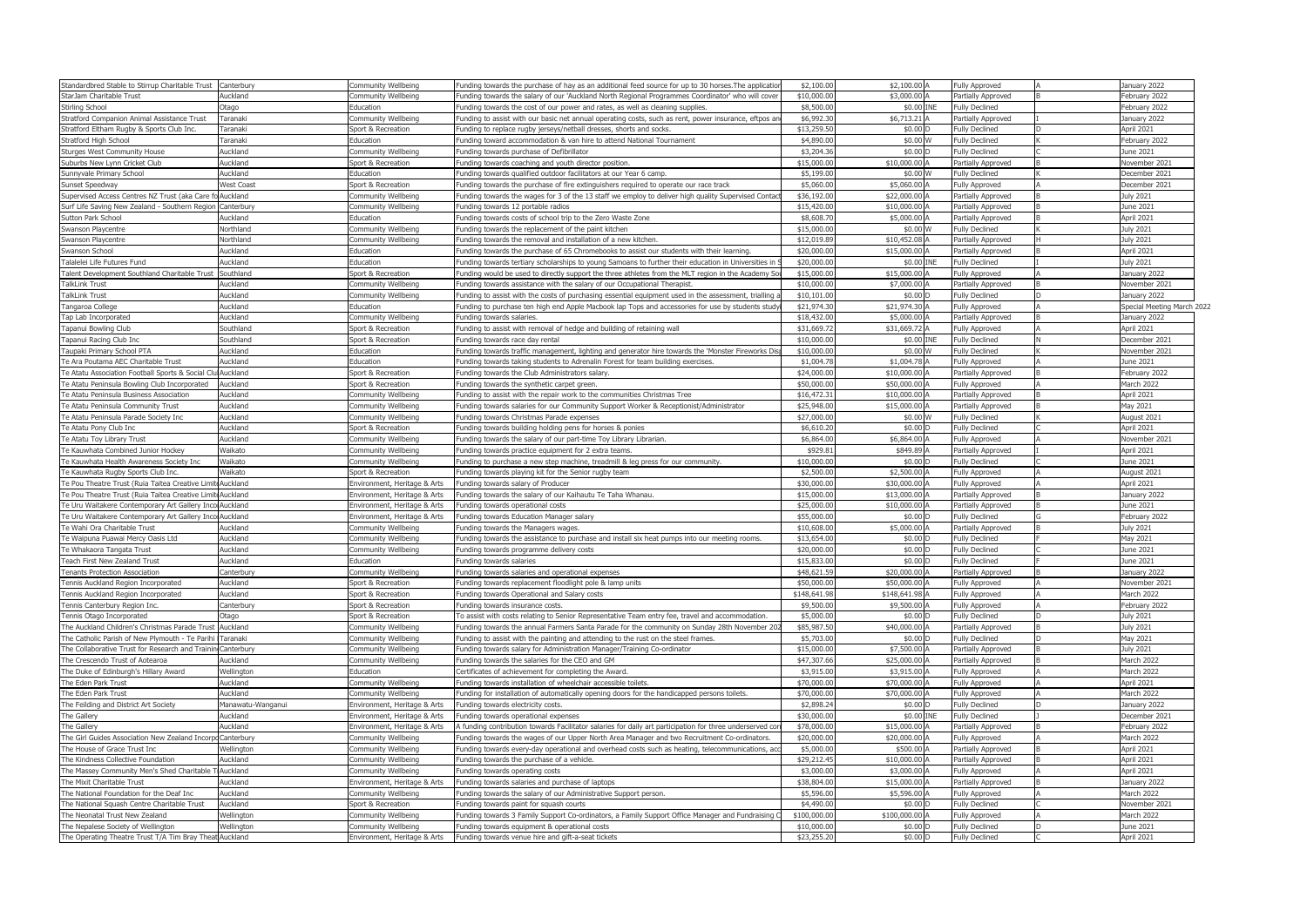| The Operating Theatre Trust T/A Tim Bray Theat Auckland     |            | Environment, Heritage & Arts | Funding towards venue hire and gift-a-seat tickets                                                      | \$11,837.6  | \$0.00 W       | <b>Fully Declined</b>     |       | August 2021                |
|-------------------------------------------------------------|------------|------------------------------|---------------------------------------------------------------------------------------------------------|-------------|----------------|---------------------------|-------|----------------------------|
| The Order of St John - South Island Regional Tru Canterbury |            | Community Wellbeing          | Funding towards purchase of Health Shuttle                                                              | \$15,000.0  | \$10,000.00 A  | Partially Approved        |       | March 2022                 |
| The Orpheus Choir of Wellington Incorporated                | Wellington | Environment, Heritage & Arts | Funding towards staging & lighting costs for performance in August 2021                                 | \$2,215.0   | $$0.00$ D      | <b>Fully Declined</b>     |       | April 2021                 |
| The Orpheus Choir of Wellington Incorporated                | Wellington | Environment, Heritage & Arts | Funding towards artist fee                                                                              | \$1,750.0   | \$0.00 D       | <b>Fully Declined</b>     |       | May 2021                   |
| The Photography Aotearoa Charitable Trust                   | Northland  | Environment, Heritage & Arts | Funding towards costs of photography exhibition                                                         | \$3,000.0   | \$0.00 D       | <b>Fully Declined</b>     |       | June 2021                  |
| The Pride Project Charitable Trust                          | Auckland   | <b>Community Wellbeing</b>   | Funding towards the purchase, installation & 12 months support for a client management system           | \$14,605.0  | \$12,700.00 A  | Partially Approved        |       | May 2021                   |
| The Pukeko Centre Incorporated                              | Canterbury | Sport & Recreation           | Funding towards building of facilities at the Pukeko Sports & Recreation Hub                            | \$200,000.0 | \$50,000.00 A  | Partially Approved        |       | ebruary 2022               |
| The Raukatauri Music Therapy Trust                          | Auckland   | Community Wellbeing          | Funding towards hall hireage                                                                            | \$1,920.0   | \$1,920.00 A   | Fully Approved            |       | November 2021              |
| The Rising Foundation Trust                                 | Auckland   | <b>Community Wellbeing</b>   | Funding towards our TRF Programme Coordinator.                                                          | \$13,538.0  | \$10,000.00 A  | Partially Approved        |       | <b>July 2021</b>           |
| The Rising Foundation Trust                                 | Auckland   | Community Wellbeing          | Funding to cover the full-time programme delivery costs over 12 weeks, for our TRF Programme Coo        | \$10,153.0  | $$0.00$ D      | <b>Fully Declined</b>     |       | February 2022              |
| The Scout Association of New Zealand                        | Wellington | Community Wellbeing          | Contribution to salary for Scouts NZ staff who manage youth programmes in Auckland and the Waika        | \$10,000.0  | \$0.00 D       | <b>Fully Declined</b>     |       | May 2021                   |
| The South Otago Creative Arts Centre Inc.                   | Otago      | Environment, Heritage & Arts | Funding towards the supply and installation of shelving.                                                | \$7,061.    | \$7,061.74 A   | Fully Approved            |       | <b>July 2021</b>           |
| The Southbrook Community Sports Club Incorpol Canterbury    |            | Sport & Recreation           | Funding to replace 10 timber framed doors and 2 large timber framed windows that are in serious n       | \$37,503.   | \$32,611.42 A  | Partially Approved        |       | July 2021                  |
| The Stroke Foundation of New Zealand Limited                | Wellington | Community Wellbeing          | Funding towards the salary support for our Community Stroke Advisor based on the West Coast.            | \$4,927.3   | \$4,927.38 A   | <b>Fully Approved</b>     |       | <b>July 2021</b>           |
| The Stroke Foundation of New Zealand Limited                | Wellington | Community Wellbeing          | Funding towards salary of our Community Stroke Advisor                                                  | \$9,238.8   | \$8,000.00     | Partially Approved        |       | January 2022               |
| The West Coast Community Arts Trust T/A West                | Auckland   | Environment, Heritage & Arts | Funding towards a heat pump                                                                             | \$3,047.5   | \$2,650.00 A   | Partially Approved        |       | November 2021              |
| Titirangi Badminton Club Incorporated                       | Auckland   | Sport & Recreation           | Funding towards roof repair and creating a shop/coaching area                                           | \$20,000.0  | \$20,000.00 A  | Fully Approved            |       | January 2022               |
| Titirangi Community House Society Inc                       | Auckland   | Community Wellbeing          | Funding for wages towards our two Administration staff members.                                         | \$129,131.3 | \$30,000.00    | Partially Approved        |       | March 2022                 |
| Titirangi Ladies Friendship Club                            | Auckland   | Community Wellbeing          | Funding towards bus travel costs                                                                        | \$1,265.0   | \$1,265.00 A   | <b>Fully Approved</b>     |       | March 2022                 |
| Toi Ora Live Art Trust                                      | Auckland   | Community Wellbeing          | Funding towards purchase and installation of shelving units                                             | \$3,793.4   | \$0.00 D       | <b>Fully Declined</b>     |       | March 2022                 |
| Tokomairiro A&P Society                                     | Otago      | Community Wellbeing          | Funding towards costs for our annual A&P show                                                           | \$7,441.5   | \$0.00 W       | <b>Fully Declined</b>     |       | December 2021              |
| Tokomairiro Early Learning Centre Inc                       | Otago      | Education                    | Funding to construct a large new sandpit and the building of a wooden decking surround, a mud kitcl     | \$15,000.0  | \$15,000.00 A  | <b>Fully Approved</b>     |       | February 2022              |
| Tokomairiro High School                                     | Otago      | Education                    | Funding towards the purchase of new canteen furniture                                                   | \$24,627.2  | \$15,000.00    | Partially Approved        |       | April 2021                 |
| Tokomairiro High School PTA                                 | Otago      | Education                    | Funding toward medical services for event                                                               | \$3,970.9   | \$0.00 W       | <b>Fully Declined</b>     |       | December 2021              |
| <b>Tokomairiro Toy Library</b>                              | Southland  | <b>Community Wellbeing</b>   | Funding towards operational costs                                                                       | \$3,798.5   | \$1,560.00 A   | Partially Approved        |       | April 2021                 |
| Touch New Zealand Inc.                                      | Auckland   | Sport & Recreation           | Funding towards Touch Equipment, Junior Referee Shirts and a Sound System                               | \$23,402.9  | \$0.00 D       | <b>Fully Declined</b>     |       | April 2021                 |
| Touch New Zealand Inc.                                      | Auckland   | Sport & Recreation           | Funding towards Development Officer Salary                                                              | \$46,000.0  | \$20,000.00 A  | <b>Partially Approved</b> |       | <b>July 2021</b>           |
| Touch New Zealand Inc.                                      | Auckland   | Sport & Recreation           | Funding for a contribution towards the salary costs with the Counties Manukau Touch Development (       | \$27,586.7  | \$26,726.75 A  | Partially Approved        |       | Special Meeting March 2022 |
| Touch Southland Inc.                                        | Southland  | Sport & Recreation           | Funding towards development officer salary.                                                             | \$1,000.0   | \$1,000.00     | Fully Approved            |       | May 2021                   |
| Training and Budget Services                                | Auckland   | Community Wellbeing          | Funding to pay for two key staff members salary's.                                                      | \$48,000.0  | \$0.00 D       | <b>Fully Declined</b>     |       | December 2021              |
| Tread Lightly Charitable Trust                              | Auckland   | Environment, Heritage & Arts | Funding towards costs of educator salary                                                                | \$4,856.0   | \$4,856.00 A   | <b>Fully Approved</b>     |       | April 2021                 |
| Frust MYRIVR                                                | Auckland   | Community Wellbeing          | Funding towards the purchase of a mobile innovation hub                                                 | \$100,000.0 | \$0.00 D       | <b>Fully Declined</b>     |       | April 2021                 |
| Tuapeka Aquatic Centre                                      | Otago      | Sport & Recreation           | Funding towards recoating the concrete floors and heating in changing areas                             | \$10,000.0  | \$10,000.00 A  | <b>Fully Approved</b>     |       | August 2021                |
| Uni - Mount Bohemian AFC Incorporated                       | Auckland   | Sport & Recreation           | Funding towards Coaching, Transport and Administration costs                                            | \$100,291.6 | \$0.00 D       | <b>Fully Declined</b>     |       | July 2021                  |
| United Nations Youth Association of New Zealar              | Auckland   | Education                    | Funding towards purchase of interactive platform                                                        | \$5,000.0   | $$0.00$ D      | <b>Fully Declined</b>     |       | February 2022              |
| United North Piha Lifeguard Service Inc.                    | Auckland   | Community Wellbeing          | Funding towards replacement club facilities                                                             | \$500,000.0 | \$350,000.00 A | Partially Approved        |       | June 2021                  |
| Urban Neighbours of Hope Trust                              | Auckland   | Community Wellbeing          | Funding towards 5 new Bouncy Castle and Blowers                                                         | \$20,777.0  | \$0.00 D       | <b>Fully Declined</b>     |       | April 2021                 |
| Victory Recovery Homes Charitable Trust                     | Auckland   | Community Wellbeing          | Funding to purchase computer & camera equipment                                                         | \$6,977.9   | $$0.00$ D      | <b>Fully Declined</b>     |       | April 2021                 |
| VisionWest Community Trust                                  | Auckland   | <b>Community Wellbeing</b>   | Funding towards Coordinator salary                                                                      | \$59,020.0  | \$50,000.00 A  | Partially Approved        |       | November 2021              |
| Volleyball New Zealand Incorporated                         | Auckland   | Sport & Recreation           | Funding to assist with costs associated with hosting the Nationals Volleyball League, being held over   | \$18,700.2  | \$0.00 D       | <b>Fully Declined</b>     |       | June 2021                  |
| Vulnerable Support Charitable Trust                         | Wellington | Community Wellbeing          | Funding towards the salary of our Coordinator                                                           | \$11,500.0  | \$10,000.00 A  | Partially Approved        |       | August 2021                |
| Waiata Tennis Club Inc                                      | Auckland   | Sport & Recreation           | Funding towards upgrading outdoor tennis court lights                                                   | \$5,000.0   | \$5,000.00 A   | <b>Fully Approved</b>     |       | November 2021              |
| Waikato Society of Arts Incorporated                        | Waikato    | Environment, Heritage & Arts | Rent for the art schools annual lease                                                                   | \$950.0     | \$0.00 D       | <b>Fully Declined</b>     |       | May 2021                   |
| Waikato-Bay Of Plenty Harness Incorporated                  | Waikato    | Sport & Recreation           | To assist with the rental and administrations costs related to holding race meetings                    | \$50,000.0  | \$0.00 D       | <b>Fully Declined</b>     |       | April 2021                 |
| Waikowhai Primary School                                    | Auckland   | Education                    | Funding towards Senior School Camp costs                                                                | \$19,616.70 | \$13,441.73 A  | Partially Approved        | 1, IV | June 2021                  |
| Waimahia Intermediate School                                | Auckland   | Education                    | Funding to assist our Year 8 students to travel to Wellington for a 3 day Education Outside the Classr  | \$40,000.00 | \$15,000.00 A  | Partially Approved        |       | July 2021                  |
| Waimakariri United Football Club Inc                        | Canterbury | Sport & Recreation           | Funding to repair and replace the lights at Maria Andrews Park, as they caught fire and no longer ope   | \$11,700.0  | \$11,700.00 A  | <b>Fully Approved</b>     |       | April 2021                 |
| Wainuiomata Croquet Club Incorporated                       | Wellington | Sport & Recreation           | Funding towards lawn maintenance                                                                        | \$2,500.0   | \$0.00 D       | <b>Fully Declined</b>     |       | June 2021                  |
| Wairau Maori Art Gallery Charitable Trust                   | Northland  | Environment, Heritage & Arts | Funding towards Managers salary                                                                         | \$48,000.0  | \$0.00 D       | <b>Fully Declined</b>     |       | November 2021              |
| Waitakere Ace Aotearoa Inc                                  | Auckland   | <b>Community Wellbeing</b>   | For costs associated for the event management and setup for the Festival of Learning 2021.              | \$5,000.0   | \$2,058.50 A   | Partially Approved        | J.T   | July 2021                  |
| Waitakere Adult Literacy Inc T/A Literacy Waitak Auckland   |            | Community Wellbeing          | Funding towards Operational expenses and new Computers                                                  | \$49,735.2  | \$30,000.00 A  | Partially Approved        |       | November 2021              |
| Waitakere Arts & Cultural Development Trust/Co Auckland     |            | Environment, Heritage & Arts | Funding to assist with completing stages 2 & 3 of the Te Pou Theatre Performing Arts & Community        | \$203,865.9 | \$70,000.00 A  | Partially Approved        |       | <b>July 2021</b>           |
| Waitakere Arts & Cultural Development Trust/CorAuckland     |            | Environment, Heritage & Arts | Funding towards three artist mentors and planning sessions                                              | \$25,200.0  | \$0.00 W       | <b>Fully Declined</b>     |       | August 2021                |
| Waitakere Auckland Brass Inc.                               | Auckland   | Environment, Heritage & Arts | Funding towards the purchase of new instruments, musical director & expenses to attend national co      | \$80,000.0  | \$55,000.00    | Partially Approved        |       | April 2021                 |
| Waitakere Badminton Association                             | Auckland   | Sport & Recreation           | Funding towards Salary contribution for Secretary/Treasurer 2022/23 contract                            | \$50,000.0  | \$50,000.00 A  | <b>Fully Approved</b>     |       | January 2022               |
| Waitakere Central Community Arts Council                    | Auckland   | Environment, Heritage & Arts | Funding towards costs t host 35Th art exhibition October 2021.                                          | \$32,472.4  | \$25,028.62 A  | Partially Approved        |       | May 2021                   |
| Waitakere Chess Club Inc                                    | Auckland   | Sport & Recreation           | Funding to cover the costs associated with running the 44th Trusts Chess Open June 4-6 June 2022        | \$7,664.6   | \$7,664.64 A   | <b>Fully Approved</b>     |       | March 2022                 |
| Waitakere City BMX Club                                     | Auckland   | Sport & Recreation           | Funding to continue to redevelop the BMX track.                                                         | \$109,000.0 | \$100,000.00 A | Partially Approved        |       | November 2021              |
| Waitakere City Masters Swimming Club                        | Auckland   | Sport & Recreation           | Funding towards coaching fees                                                                           | \$15,456.0  | \$8,372.00 /   | Partially Approved        |       | November 2021              |
| Waitakere City Stadium Trust                                | Auckland   | Sport & Recreation           | Funding is towards operating costs                                                                      | \$200,000.0 | \$100,000.00 A | Partially Approved        |       | April 2021                 |
| Waitakere Cricket Club Incorporated                         | Auckland   | Sport & Recreation           | Funding towards playing uniforms, equipment, registration fees, coaching, training facility hire and in | \$114,348.9 | \$50,000.00 A  | Partially Approved        |       | July 2021                  |
| Waitakere Ethnic Board Inc                                  | Auckland   | Community Wellbeing          | Funding towards salary of our Office Manager                                                            | \$54,600.0  | \$35,000.00    | Partially Approved        |       | November 2021              |
| Waitakere Health Link Inc.                                  | Auckland   | Community Wellbeing          | Funding towards salary costs                                                                            | \$20,000.0  | \$20,000.00 A  | Fully Approved            |       | March 2022                 |
| Waitakere Hockey Club                                       | Auckland   | Sport & Recreation           | Funding for our senior turf time and for a new cage of balls for each senior team.                      | \$10,000.0  | \$7,953.91 A   | Partially Approved        |       | March 2022                 |
| Waitakere Improving School Attendance Program Auckland      |            | Community Wellbeing          | Funding towards Managers salary                                                                         | \$60,000.0  | \$27,000.00 A  | Partially Approved        |       | February 2022              |
| Waitakere Indian Association                                | Auckland   | Community Wellbeing          | Funding towards the costs associated with the Diwali Festival                                           | \$111,263.0 | \$36,000.00 A  | Partially Approved        |       | November 2021              |
| Waitakere Regional Hockey Turf Trust                        | Auckland   | Sport & Recreation           | Funding towards fit out of pavilion                                                                     | \$5,934.1   | \$0.00 W       | <b>Fully Declined</b>     |       | July 2021                  |
| Waitakere Swimming Club Inc.                                | Auckland   | Sport & Recreation           | Funding towards the cost of land based and specialised training for our junior and senior squads.       | \$20,000.0  | \$15,000.00 A  | Partially Approved        |       | July 2021                  |
| Waitemata Country Music Club Inc                            | Auckland   | Environment, Heritage & Arts | Funding towards theatre hire                                                                            | \$3,031.40  | \$2,000.00 A   | Partially Approved        |       | May 2021                   |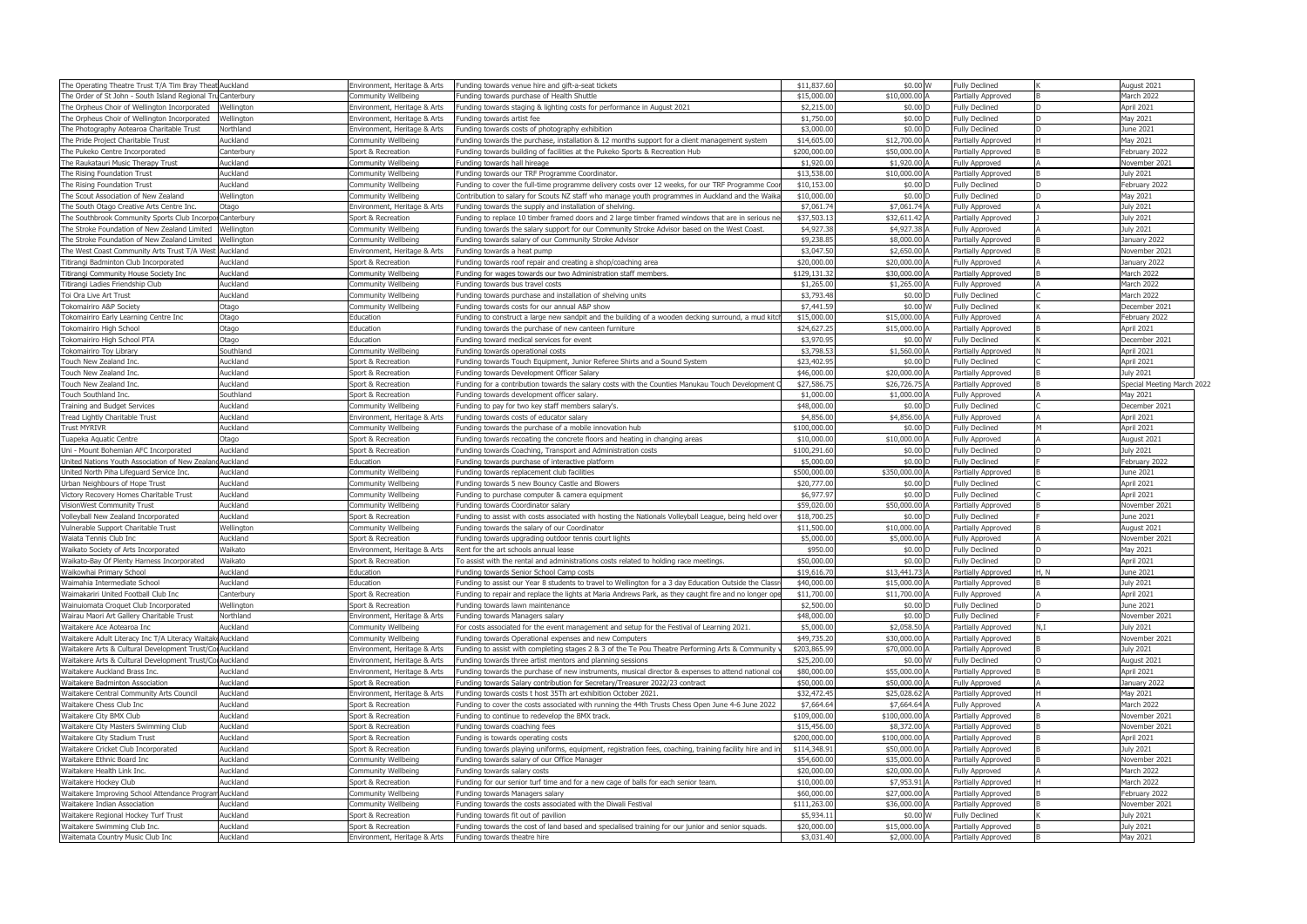| Waitemata Football Club Inc                                | Northland         | Sport & Recreation           | Funding to cover the salary of our Director of Football & our Men's 1st team coach.                  | \$45,000.0  | \$35,000.00 A              | Partially Approved    | January 2022  |
|------------------------------------------------------------|-------------------|------------------------------|------------------------------------------------------------------------------------------------------|-------------|----------------------------|-----------------------|---------------|
| Waitemata Rowing Club Inc                                  | Auckland          | Sport & Recreation           | Funding towards the purchase of a safety/coaching boat                                               | \$15,777.39 | \$5,000.00 A               | Partially Approved    | Eebruary 2022 |
| Waitemata Rugby Union Football & Sports Club               | Auckland          | Sport & Recreation           | Funding towards Roof repairs, Motor vehicle lease, Wages and Grounds feasibility study               | \$50,926.59 | \$25,000.00 A              | Partially Approved    | June 2021     |
| Waitemata Rugby Union Football & Sports Club               | Auckland          | Sport & Recreation           | Funding towards 3 months wages for the General Manager and Director of Rugby/Community Coach         | \$42,625.0  | \$30,000.00 A              | Partially Approved    | January 2022  |
| WanderSearch Auckland Charitable Trust                     | Auckland          | Community Wellbeing          | Funding to upgrade our IT systems.                                                                   | \$5,726.1   | \$0.00 D                   | <b>Fully Declined</b> | July 2021     |
| Warepa School Board of Trustees                            | Otago             | Education                    | Funding towards our senior class camp                                                                | \$5,260.0   | \$2,350.00 A               | Partially Approved    | April 2021    |
| Weedons Country Club Inc.                                  | Canterbury        | Sport & Recreation           | Funding to assist in the purchase of golden sand to upgrade the bunkers on the golf course.          | \$5,000.0   | \$5,000.00                 | <b>Fully Approved</b> | April 2021    |
| Weedons Country Club Inc.                                  | Canterbury        | Sport & Recreation           | Funding towards the turf sand.                                                                       | \$5,000.0   | \$3,800.00 A               | Partially Approved    | March 2022    |
| <b>WELLfed NZ Trust</b>                                    | Wellington        | Community Wellbeing          | Funding towards operational costs to enable the continuation of course places on the award-winning   | \$80,000.0  | \$79,312.50 /              | Partially Approved    | March 2022    |
| Wellington City Rudolf Steiner Kindergarten                | NATIONAL - Other  | Education                    | Funding towards gardening implements                                                                 | \$811.48    | \$0.00 D                   | <b>Fully Declined</b> | lune 2021     |
| Wellington Hockey Association Inc.                         | Wellington        | Sport & Recreation           | Funding towards salaries                                                                             | \$7,600.0   | \$0.00 D                   | <b>Fully Declined</b> | June 2021     |
| Wellington North Badminton Association Incorpo Wellington  |                   | Sport & Recreation           | Funding to upgrade the security system.                                                              | \$12,500.0  | \$12,500.00                | <b>Fully Approved</b> | June 2021     |
| Wellington North Community Patrol Charitable Tr Wellington |                   | Community Wellbeing          | Funding towards the costs of a new vehicle and fit out to replace old patrol vehicle                 | \$38,172.43 | \$35,901.29 A              | Partially Approved    | August 2021   |
| Wellington Rugby Football Union Inc                        | Wellington        | Sport & Recreation           | Funding towards grounds costs on the fields based within the Johnsonville suburb being; Helston Pa   | \$10,711.2  | \$2,000.00 A               | Partially Approved    | March 2022    |
| Wellington Rugby League Zone                               | Wellington        | Sport & Recreation           | Funding towards CEO salary                                                                           | \$40,000.0  | \$0.00 D                   | <b>Fully Declined</b> | April 2021    |
| Wellington Softball Association                            | Wellington        | Sport & Recreation           | Funding to assist with Coaching costs                                                                | \$3,000.0   | \$0.00 D                   | <b>Fully Declined</b> | July 2021     |
| Wesley College                                             | Auckland          | Education                    | Funding towards travel costs to North Island rugby competition                                       | \$9,280.0   | \$0.00 D                   | <b>Fully Declined</b> | April 2021    |
| West Auckland AFC and Sports Club Incorporate              | Auckland          | Sport & Recreation           | Funding towards football training aids                                                               | \$14,186.98 | \$5,000.00 A               | Partially Approved    | April 2021    |
| West Auckland Education Trust - T/A Learning N             | <b>Auckland</b>   | Education                    | Funding towards rent and rates for the education training and resource facility in West Auckland.    | \$30,000.0  | \$25,000.00 A              | Partially Approved    | March 2022    |
| West Auckland Hospice aka Hospice West Auckla Auckland     |                   | Community Wellbeing          | Funding to purchase motor vehicles to provide at home care for patients                              | \$228,521.8 | \$124,000.00               | Partially Approved    | July 2021     |
| West Auckland Mental Health Support Trust (aka Auckland    |                   | Community Wellbeing          | To cover rent costs for a one year period                                                            | \$34,000.0  | \$25,000.00 A              | Partially Approved    | April 2021    |
| West Auckland Riding for the Disabled Incorpor             | Auckland          | Community Wellbeing          | Funding towards covered riding facility                                                              | \$350,000.0 | \$337,981.00 A             | Partially Approved    | March 2022    |
| West End Rowing Club Inc                                   | Auckland          | Sport & Recreation           | Funding towards the salary of Operations Manager.                                                    | \$20,000.0  | \$2,000.00                 | Partially Approved    | January 2022  |
| West Harbour Playcentre                                    | Auckland          | Education                    | Funding towards replacing playground softfall matting                                                | \$20,000.0  | \$15,000.00 A              | Partially Approved    | November 2021 |
| West Lynn Garden Society Incorporated                      | Auckland          | Community Wellbeing          | Funding to assist to install artificial grass for the Palm Circle area                               | \$16,661.6  | \$5,000.00 A               | Partially Approved    | April 2021    |
| Vest Otago Community Centre Society Incorpor               | Southland         | invironment, Heritage & Arts | Funding towards Theatre Systems and Lighting                                                         | \$99,130.0  | \$99,076.09                | Partially Approved    | August 2021   |
| West Park School                                           | Wellington        | Education                    | Funding to construct a sand lab/ outdoor learning area.                                              | \$20,642.5  | \$17,950.00 A              | Partially Approved    | March 2022    |
| Western Districts Schoolchildrens Cricket Assn             | Auckland          | Sport & Recreation           | Funding towards coaches fees.                                                                        | \$40,000.0  | \$13,000.00 A              | Partially Approved    | July 2021     |
| Vestern Elite Throws Academy Athletics Club In             | Auckland          | Sport & Recreation           | Funding towards indoor sports equipment & plywood                                                    | \$1,163.0   | $$1,163.03$ $\overline{4}$ | <b>Fully Approved</b> | lune 2021     |
| Westland Pool Association                                  | <b>West Coast</b> | Sport & Recreation           | Funding towards travel and accommodation to Seddon Shield tournament                                 | \$4,966.68  | \$0.00 W                   | <b>Fully Declined</b> | November 2021 |
| Westport Amateur Swimming Club                             | <b>West Coast</b> | Sport & Recreation           | Funding towards pool hire for 2021 season                                                            | \$5,805.0   | \$2,000.00 A               | Partially Approved    | April 2021    |
| Nestport Bowling Club Inc.                                 | <b>West Coast</b> | Sport & Recreation           | Funding for assistance towards the rates.                                                            | \$4,079.0   | \$4,079.00 A               | <b>Fully Approved</b> | May 2021      |
| Westport Golf Club Inc                                     | <b>West Coast</b> | Sport & Recreation           | Funding towards the replacement of 3 aluminum ranch sliders                                          | \$15,170.0  | \$15,170.00 A              | <b>Fully Approved</b> | February 2022 |
| Westport Returned Soldiers Bowling Club Inc                | <b>West Coast</b> | Sport & Recreation           | To assist with Trophies for the 2022 Classic Fours Bowling Tournament to be held in February 2022    | \$4,596.7   | \$1,997.18                 | Partially Approved    | anuary 2022   |
| Westport Trotting Club Inc                                 | <b>West Coast</b> | Sport & Recreation           | Funding towards race day and operational expenses.                                                   | \$75,817.56 | \$62,553.55 /              | Partially Approved    | ebruary 2022  |
| Weymouth Boating Club Inc                                  | Auckland          | Sport & Recreation           | Funding towards replacement of the decking at the club rooms.                                        | \$8,176.5   | $$0.00$ $\square$          | <b>Fully Declined</b> | Vovember 2021 |
| Weymouth Cricket Club                                      | Auckland          | Sport & Recreation           | Funding towards cricket balls, trophies and storage and tariffs.                                     | \$15,727.5  | \$0.00 D                   | <b>Fully Declined</b> | January 2022  |
| Weymouth Residents & Ratepayers Inc.                       | Auckland          | Community Wellbeing          | Funding towards hall hireage through the Auckland Council to hold our monthly meetings               | \$399.30    | \$399.30 A                 | <b>Fully Approved</b> | April 2021    |
| Whau Ace Adult & Community Education Incorp                | Auckland          | Community Wellbeing          | Funding towards lease and wages costs                                                                | \$20,000.0  | \$10,000.00 A              | Partially Approved    | April 2021    |
| Whau the People Charitable Trust                           | Auckland          | Environment, Heritage & Arts | Funding towards the Managing/Director's salary and the purchase of laptop.                           | \$25,498.99 | \$10,000.00 A              | Partially Approved    | November 2021 |
| Whenuapai Air Scout Group                                  | Auckland          | Community Wellbeing          | Funding is sought for annual Insurance Cover for Whenuapai Air Scout Group.                          | \$3,150.0   | \$2,700.13 A               | Partially Approved    | March 2022    |
| Whenuapai School                                           | Auckland          | Education                    | Funding towards the William Pike Challenge 2022                                                      | \$8,249.78  | \$8,249.78 A               | <b>Fully Approved</b> | January 2022  |
| White Star Rugby Football Cub Inc                          | <b>West Coast</b> | Sport & Recreation           | Funding to help with the cost of replacing our roof which is in desperate need of replacement.       | \$62,780.0  | \$62,780.00 A              | <b>Fully Approved</b> | ebruary 2022  |
| Whoa Performing Arts Trust                                 | Auckland          | Environment, Heritage & Arts | Funding towards operational and employment costs.                                                    | \$99,716.7  | \$30,000.00 A              | Partially Approved    | January 2022  |
| Women Entrepreneurship Centre Charitable Trus Auckland     |                   | <b>Community Wellbeing</b>   | Funding towards Project Coordinator salary                                                           | \$26,000.00 | \$0.00 D                   | <b>Fully Declined</b> | February 2022 |
| Woolston Brass Inc.                                        | Canterbury        | Environment, Heritage & Arts | Funding is requested to purchase instrument mutes for the Woolston Brass organisation.               | \$4,495.66  | \$4,495.32                 | Partially Approved    | December 2021 |
| <b>WORD Christchurch</b>                                   | Canterbury        | Environment, Heritage & Arts | Funding towards sound equipment costs for the WORD Festival 2021                                     | \$2,800.00  | \$2,800.00 A               | <b>Fully Approved</b> | June 2021     |
| Woven Earth (Trust)                                        | Auckland          | Community Wellbeing          | Funding towards the rent and outgoings of our warehouse premises for six months.                     | \$20,000.0  | \$0.00 D                   | <b>Fully Declined</b> | February 2022 |
| Wyndham Racing Club Inc                                    | Southland         | Sport & Recreation           | Funding towards the rental of the Gore Racecourse Grounds and Facilities for the Wyndham Racing (    | \$8,700.00  | \$0.00 D                   | <b>Fully Declined</b> | February 2022 |
| Wyndham Rugby Football Club                                | Southland         | Sport & Recreation           | Funding to install playing and training lights at the Wyndham rugby fields on Memorial Drive (Raglar | \$80,000.00 | \$40,000.00 A              | Partially Approved    | July 2021     |
| <b>XLR8 Sports Trust</b>                                   | Auckland          | Sport & Recreation           | Funding towards purchase of a portable sound system                                                  | \$3,850.99  | \$0.00 D                   | <b>Fully Declined</b> | lune 2021     |
| YMCA Central Inc                                           | Wellington        | Community Wellbeing          | Funding towards samsung tablets and Educational Kits.                                                | \$11,011.23 | \$9,574.98 A               | Partially Approved    | January 2022  |
| Youth Development Southland Region Trust T/A Southland     |                   | Community Wellbeing          | Funding to contribute to the operational costs of delivering the Kiwi Can programme in Longford Int  | \$12,000.00 | \$12,000.00 A              | <b>Fully Approved</b> | March 2022    |
| ZEAL Education Trust - West Auckland                       | Auckland          | Community Wellbeing          | Funding towards salaries for six youth workers.                                                      | \$50,000.00 | \$26,000.00 A              | Partially Approved    | February 2022 |
|                                                            |                   |                              |                                                                                                      |             |                            |                       |               |
|                                                            |                   |                              |                                                                                                      |             |                            |                       |               |
|                                                            |                   |                              | <b>TTCE Director Pogistor of Interact</b>                                                            |             |                            |                       |               |

|                                                                     |          | <b>TTCF Director Register of Interest</b> |  |  |  |
|---------------------------------------------------------------------|----------|-------------------------------------------|--|--|--|
|                                                                     |          |                                           |  |  |  |
| The Massey Community Men's Shed Charitable<br>$T_{F11C}$<br>11 U.S. | Auckland | Warren Flaunty - Chairman                 |  |  |  |

|  | מו ה <del>ז</del> שם א<br>.oae |  |  |
|--|--------------------------------|--|--|
|  |                                |  |  |